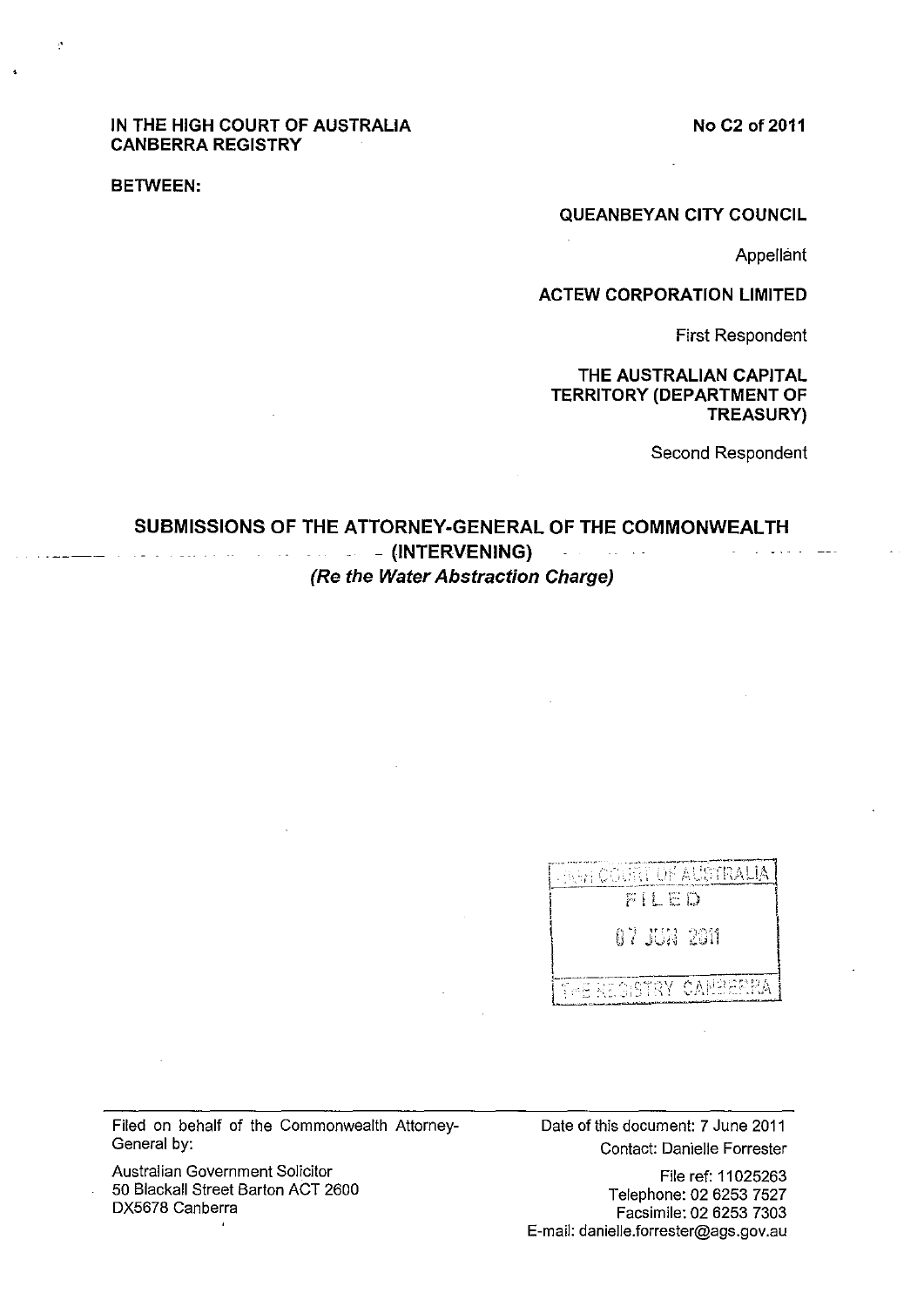# PART I: CERTIFICATION

1. These submissions are in a form suitable for publication on the internel.

# PART II: BASIS OF INTERVENTION

- 2. The Attorney-General of the Commonwealth intervenes pursuant to s 78A of the Judiciary Act 1903 (Cth) in support of the Respondents.
- 3. Section 90 of the Constitution prohibits States or Territories from (amongst other things) imposing a tax on the production, manufacture, sale or distribution of goods, including water.
- 4. Water in the Australian Capital Territory (ACT) is a finite natural resource. ACT legislation vests certain rights in 'water of the Territory' in the ACT. The ACT legislature has largely prohibited the taking of water without a licence and made payment of a Water Abstraction Charge (WAC) a condition of a licence. On 1 July 2006, the ACT increased the WAC from 25c/kilolitre to 55c/kil0litre. The first issue in these appeals is whether that increase was unconstitutional.
	- 5. Following the approach adopted by the parties, the Commonwealth makes submissions on the WAC in proceeding C2 of 2011 and submissions on the Utilities (Network Facilities Tax) (UNFT) in proceeding C3 of 2011.
	- $-6.$  In summary, in relation to the WAC, the Commonwealth submits that:
		- (1) The WAC has the positive characteristics of a tax.
		- (2) In deciding whether, nonetheless, it is a special exaction that is not a tax, it is necessary to consider a range of factors relevant to the characterisation of the charge. The most relevant factors are:
			- (a) the WAC is a charge.for the acquisition or use of property or for a privilege, being the right to take a finite natural resource under longstanding public stewardship, which charge Is similar to a royalty;
			- (b) although there may exist a significant degree of practical compulsion, ACTEW Corporation Limited (ACTEW) has some choice about acquiring or using the property or privilege to which the charge relates; and
			- (c) there is a sufficient relationship between the size of the WAC and the value of the property or privilege acquired;

which together indicate that the WAC is a special exaction that is not a tax.

PART Ill: Not applicable.

# PART IV: RELEVANT CONSTITUTIONAL AND LEGISLATIVE PROVISIONS

7. The Commonwealth accepts the Queanbeyan City Council's (QCC's) statement of the applicable constitutional and legislative provisions.

10

20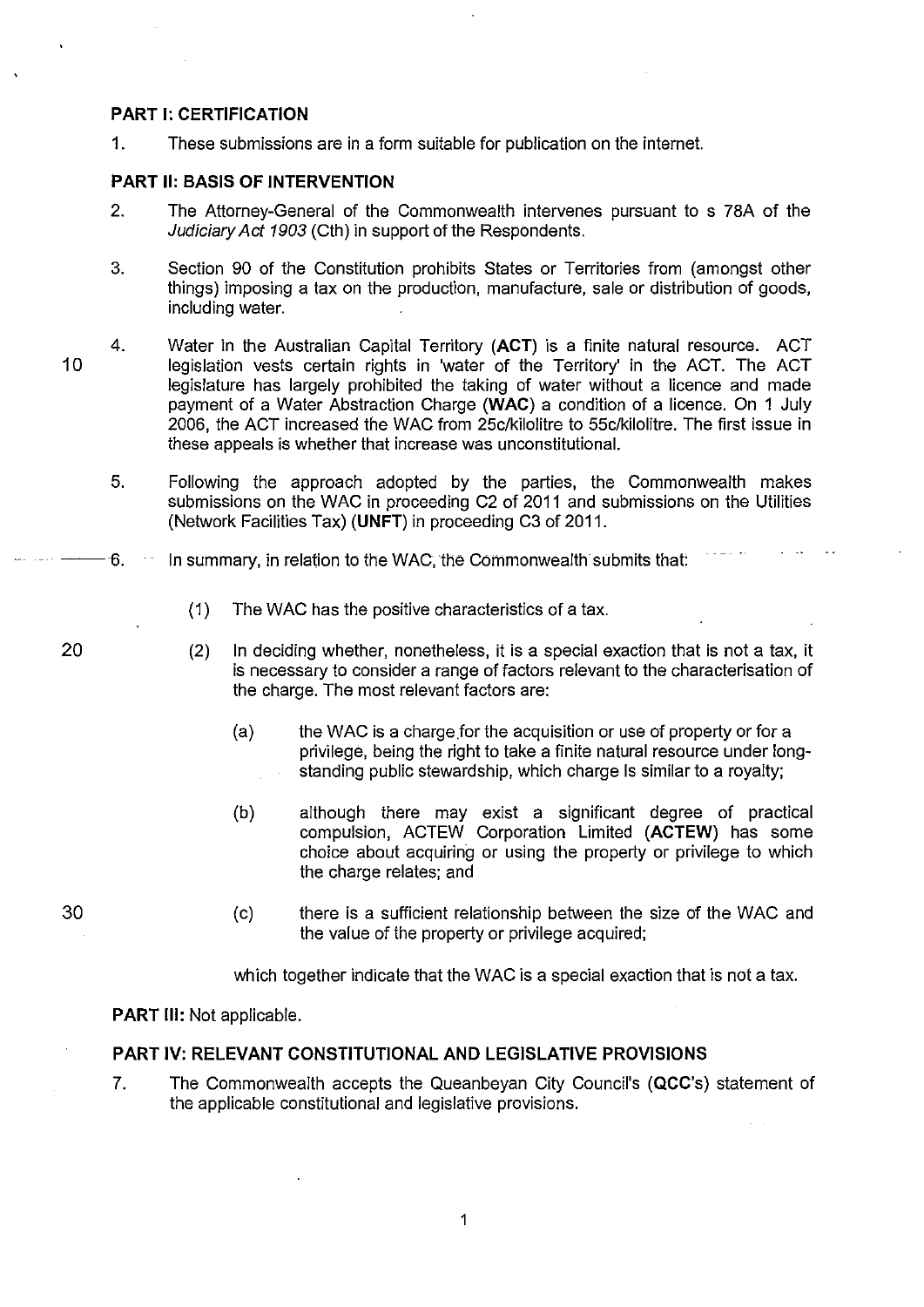#### **Part V: ARGUMENT**

#### **A. Duties of excise**

8. Section 90 of the Constitution provides:

On the imposition of uniform duties of customs the power of the Parliament to impose duties of customs and of excise, and to grant bounties on the production or export of goods, shall become exclusive.

- 9. Section 90 is located within Chapter IV, goveming "Finance and Trade". It was intended to give the Commonwealth Parliament "a real control of the taxation of commodities",1 because without that control the imposition **of** differential State taxes upon goods would impair free trade throughout the Commonwealth, $<sup>2</sup>$  thereby</sup> undermining a paramount purpose of Federation. $3$  It was recognition of the substantive purpose **of** s 90 within Chapter IV which led the Court in Ha v New South Wales (Ha) to reject differential treatment of local and interstate or foreign manufacture as a necessary feature of an excise,<sup>4</sup> thereby putting to rest a controversy that had previously dogged s  $90<sup>5</sup>$  After Ha, the term "duties of customs" and of excise" in s 90 "must be construed as exhausting the categories of taxes on goods".6
- 10. The effect of s 90 is that only the Commonwealth can impose taxes on goods. As a result, taxes on goods are subject to several constitutional limitations that are relevant to the objective of creating a free trade area.<sup>7</sup> Taxes imposed under s  $51$ (ii) of the Constitution must not discriminate, or give preference (s 99) and must not impose any tax on property belonging to a State (s 114). Any law of trade or commerce will be subject to ss 92, 99 and 100. These constitutional requirements help to ensure that taxes on goods do not create distortions within the national economy.
- 11. Bearing the key role of s 90 in mind, any principles that confine the operation of s 90 should be carefully scrutinised. As the line of authorities considered<sup>8</sup> in Ha demonstrate, it is possible for legitimate principles to be exploited so as to attempt to confine the operation of s 90. But the operation of constitutional constraints is not to

 $\overline{20}$ 

 $\overline{1}$ Parton v Milk Board (Vict) (1949) 80 CLR 229 at 260.3 (Dixon J), affirmed in Ha v New South Wales (1997) 189 CLR 465 at 495.3 (Brennan CJ, McHugh, Gummow and Kirby JJ); *et* 507.8- 512 (Dawson, Toohey and Gaudron JJ).

 $\overline{2}$ Ha v NSW (1997) 189 CLR 465 at 497.6 (Brennan CJ, McHugh, Gummow and Kirby JJ); Capital Duplicators [No 2J (1993) 178 CLR 561 at 585 (Mason CJ, Brennan, Deane and McHugh JJ).

<sup>3</sup>  Ha v NSW (1997) 189 CLR 465 at 492.5 (Brennan CJ, McHugh, Gummow and Kirby JJ). See also Betfair Pty Ltd v Western Australia (2008) 418 CLR 452-453 at [12]-[18] (Gleeson CJ, . Gummow, Kirby, Hayne, Crennan and Kiefel JJ).

<sup>4</sup>  Ha v NSW (1997) 189 CLR 465 at 497.7 (Brennan CJ, McHugh, Gummow and Kirby JJ). For the history of that minority view see 512.8-514 (Dawson, Toohey and Gaudron JJ).

<sup>5</sup>  That controversy does not, in any event, have any bearing on the present case.

<sup>6</sup>  Ha v NSW(1997) 189 CLR 465 at 488.9 (Brennan CJ, McHugh, Gummow and Kirby JJ).

<sup>7</sup>  Capital Duplicators Pty Lld v Australian Capital Territory (1992) 177 CLR 248 at 276.4 (Brennan, Deane and Toohey JJ); Capital Duplicators Pty Ltd v Australian Capital Territory (No 2] (1992) 178 CLR 561 at 585 (Mason CJ, Brennan, Deane and McHugh JJ).

<sup>8</sup>  Note that Dennis Hotels Pty Ltd v Victoria (1960) 104 CLR 529 and Dickenson's Arcade Pty Ltd v Tasmania (1974) 130 CLR 177 were expressly not overruled by the Court, but were said to 'stand as authorities for the validity of the imposts therein considered'; Ha v NSW (1997) 189 CLR 465 at 504.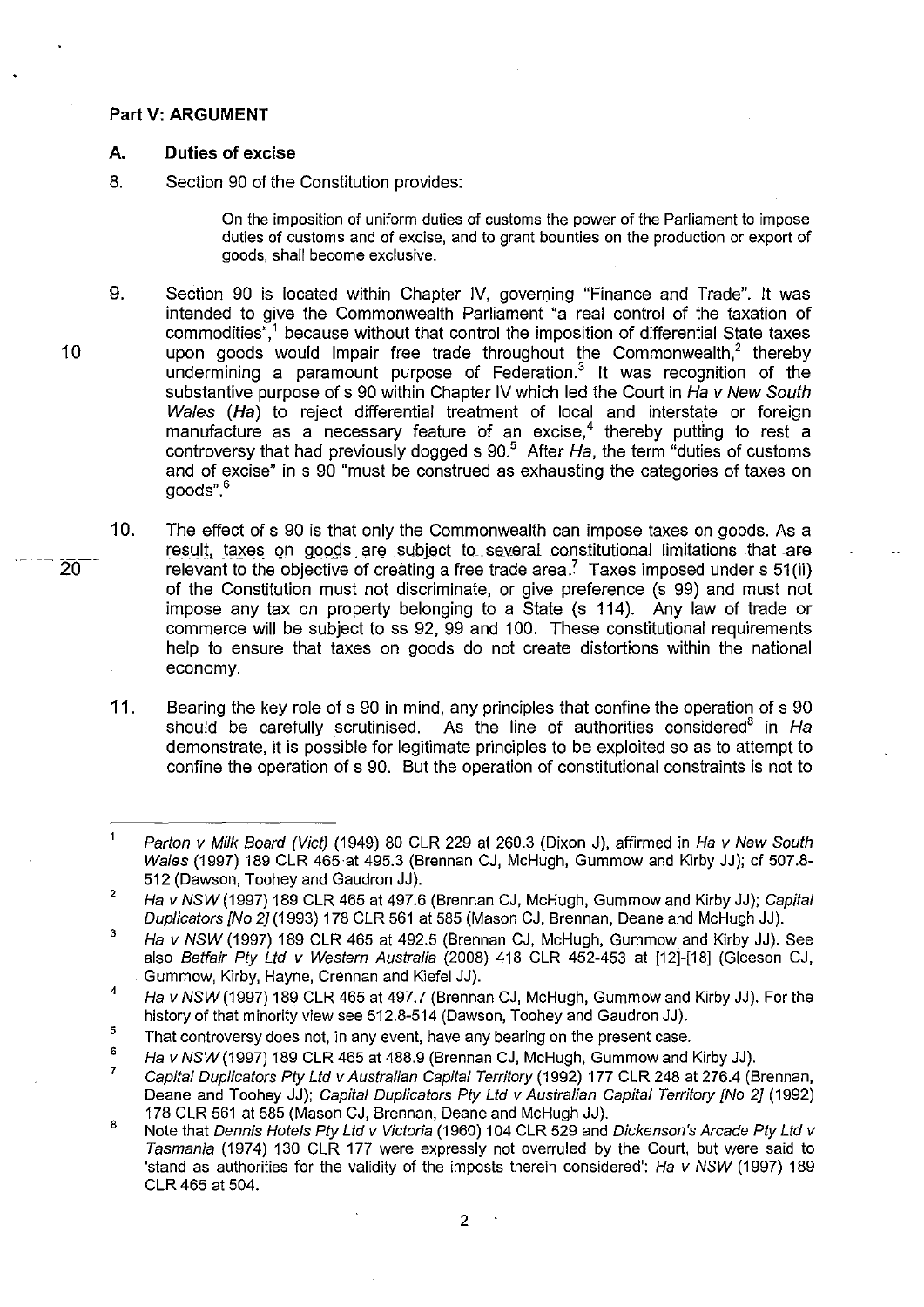be circumvented by the use of "circuitous devices" $9$  or "drafting devices".<sup>10</sup> As a result, this Court must scrutinise fees levied by the States or Territories to ensure that those fees are not duties of excise, even if they appear to be fees for services, fees for the acquisition or use of property or fees for a privilege. It is necessary to look "beyond matters of legal form and to the practical effect of the law in question".'1

- 12. An excise is a tax on a step in the production, manufacture, sale or distribution of goods, whether of foreign or domestic origin.<sup>12</sup> While that formulation identifies an excise as a tax "on goods", s 90 does not use the word "goods" and that word is not used in the authorities in a narrow sense. Section 90 applies to taxes on "commodities",'3 "articles of commerce"," "manufactured or produced articles",'5 or things the subject of "trading or commercial transactions".'6
- 13. Despite the fact that there is no "property" in flowing water prior to its abstraction,<sup>17</sup> there is property in water once it is taken into possession or control (including by abstraction).'8 Once water is abstracted for the purpose of treatment and distribution, it is a "commodity", "article of commerce" or thing the subject of "trading or

- 11 ICM Agriculture Pty Ltd v Commonwealth (2009) 240 CLR 140 at 169 [44] (French CJ, Gummow and Crennan JJ).
- 12 Ha v NSW (1997) 189 CLR 465 at 490.5 and 499.9 (Brennan CJ, McHugh, Gummow and Kirby JJ); cf 506.2 (Dawson, Toohey and Gaudron JJ); Hematite Petroleum v Victoria (1983) 151 CLR 599 at 615 and 619 (Gibbs CJ), 634 (Mason J), 657-658 (Brennan J), 665 (Deane J) (Hematite); Capital Duplicators Pty Ltd v Australian Capital Territory [No 2] (1992) 178 CLR 561 at 587 (Mason CJ, Brenna, Deane and McHugh JJ). This Court has not yet determined whether a tax on consumption amounts to an excise, and it is not necessary to determine that issue in this case.
- 13 Mutual Pools & Staff Pty Lld v Commissioner of Taxation (1992) 173 CLR 450 at 454 (Mason CJ, Brennan and McHugh JJ) (*Mutual Pools*). See also Peterswald v Bartley (1904) 1 CLR 497 at 508 (Griffith CJ); Browns Transport Pty Ltd v Kropp (1958) 100 CLR 117 at 129 (Dixon CJ, McTiernan, Fullagar, Kitto, Taylor and Windeyer JJ).
- ,. Mutual Pools (1992) 173 CLR 450 at 467.5 (Dawson, Toohey and Gaudron JJ); WA v Hammersley Iron Pty Ltd (1969) 120 CLR 42 at 63.3 (Kitto J); Matthews v Chicory Marketing Board (Vic) (1938) 60 CLR 263 at 287-304 (Dixon J); Logan Downs Pty Ltd v Queensland (1977) 137 CLR 59 at 67.5 (Gibbs J) and 69 (Stephen J).
- 15 Mutual Pools (1992) 173 CLR 450 at 454.2 (Mason CJ, Brennan and McHugh JJ); Hematite (1983) 151 CLR 599 at 663 (Deane J).
- 16 Mutual Pools (1992) 173 CLR 450 at 467.7 (Dawson, Toohey and Gaudron JJ).
- 17 ICM Agriculture v Commonwealth (2009) 240 CLR 140 at 173 [55] (French CJ, Gummow and Crennan JJ), 188-189 [109],190-191 [112]-[113] and 200 [145] (Hayne, Kiefel and Bell JJ).
- 18 Ashworth v Victoria [2003] VSC 194 at [73]-[84] (Gillard J); Akiba v Queensland (No 2) (2010) 270 ALR 564 at 739 [759] (Finn J); Embrey v Owen (1851) 6 Ex 353 at 369-372; 155 ER 579 at 585-587; Mason v Hill (1833) 110 ER 692, 701 (Denman CJ, Littledale and Parke JJ), stating "no one had any property in the water itself, except in that particular portion, which he might have abstracted from the stream and of which he had the possession; and during the time of such possession only".

 $\overline{9}$ 10 Bank of NSW v Commonwealth (1948) 76 CLR 1 at 349.5 (Dixon J); O Gilpin Ltd v Commissioner for Road Transport and Tramways (NSW) (1935) 52 CLR 189 at 211-12 (Dixon J); ICM Agriculture Pty Lld v Commonwealth (2009) 240 CLR 140 at [136] (Hayne, Kiefel and Bell JJ) and [192] (Heydon J). In Caltex Oil (Australia) Pty Ltd v Best (1990) 170 CLR 516 at 522-523, Mason CJ, Gaudron and McHugh JJ said: "The principle that it is not permissible-to do indirectly what is prohibited directly, which is expressed in the maxim quando aliquid prohibetur, prohibetur et omne per quod devenitur ad iIIud, is a more traditional general statement of the same proposition. It has been acknowledged that, in conformity with this principle, the adoption of a circuitous device with a view to avoiding the need to comply with a constitutional requirement will be of no avail: Bank of New South Wales v Commonwealth [(1948) 76 CLR 1 at 349-50]".

Ha v NSW (1997) 189 CLR 465 at 498.9 (Brennan CJ, McHugh, Gummow and Kirby JJ).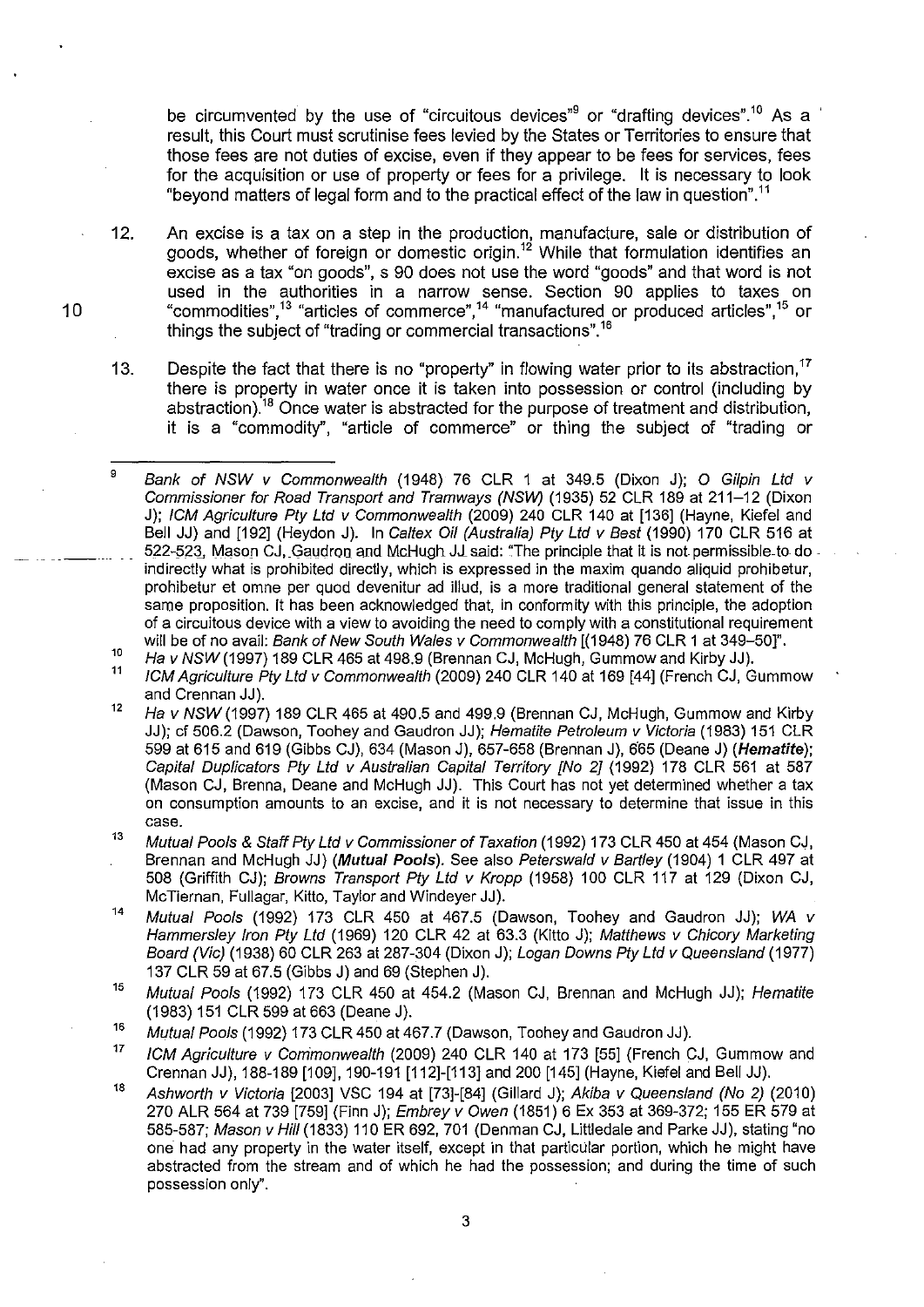commercial transactions". As a result, a charge on the abstraction of that water will be an excise if:

- (a) that charge is a "tax"; and
- (b) that tax is "on" the production or distribution of the water.
- 14. Buchanan J was correct to proceed on that basis.<sup>19</sup> Perram J's doubts in that regard were not well founded,<sup>20</sup> because his Honour's approach turned solely on concepts of "property" and did not consider the application of s 90 to "articles of commerce" or "comrnodities", and failed to give sufficient effect to the policy underlying s 90 and its role in the scheme of Chapter IV of the Constitution. His Honour's view also turned on the absence of property in water prior to its abstraction, and failed to find that a different position applies once water is taken into possession and control.

#### The characteristics of a tax

- 15. The characteristics of a "tax" have been extensively considered by this Court in the context of ss 51 (ii), 55 and 90 of the Constitution?' In all those contexts, the starting point is the formulation advanced by Latham CJ in Matthews v Chicory Marketing Board (Matthews), who observed that the State levy then before the Court was a tax because it exhibited the following characteristics:<sup>22</sup>
	- $a$  compulsory exaction of money by a public authority for public purposes, enforceable by law, and ... not a payment for services rendered.
- 20 16. That formulation is regularly applied by this Court.<sup>23</sup> It was further explained in Air Caledonie International v Commonwealth<sup>24</sup> (Air Caledonie), where the Court considered limits to the concept of a tax relevant to the disposition of these appeals:<sup>25</sup>

 $[T]$ he negative attribute  $-$  "not a payment for services rendered"  $-$  should be seen as intended to be but an example of various special types of exaction which may not be taxes even though the positive attributes mentioned by Latham CJ are all present. Thus, a charge for the acquisition or use of property, a fee for a privilege and a fine or

<sup>19</sup>  Queanbeyan City Council v ACTEW & Anor (2009) 178 FCR 510 (Decision at first instance) at 535 [118] and 543 [162].

<sup>20</sup>  Australian Capital Territory v Queanbeyan City Council & Anor (2010) 188 FCR 541 (Full Court Appeal) at 589 [199].

<sup>21</sup>  In the context of Commonwealth taxes, the application of the relevant criteria will be affected by ss 81 and 83 of the Constitution, which ensure that moneys raised by Commonwealth taxation have a public purpose. See the Commonwealth's argument in Roy Morgan Research Pty Ltd v Commissioner of Taxation, in which this Court has reserved judgment.

<sup>22</sup>  (1938) 60 CLR 263 at 276.3. See also 290.7 (Dixon J).

<sup>23</sup>  See, e.g., Luton v Lessels (2002) 210 CLR 333 at 342 [10] (Gleeson CJ), 352 [49] (Gaudron and Hayne JJ) and 365 [94] (Kirby J); Airservices Australia v Canadian Airlines (1999) 202 CLR 133, 189-190 [132] (Gaudron J) (Airservices); Australian Tape Manufacturers Association Ltd v Commonwealth (1993) 176 CLR 480 at 500.7 (Mason CJ, Brennan, Deane and Gaudron JJ) and 521.5 (Dawson and Toohey JJ) (Tape Manufacturers).

<sup>24</sup>  (1988) 165 CLR 462.

<sup>25</sup>  (1988) 165 CLR 462 at 467.5 (Mason CJ, Wilson, Brennan, Deane, Dawson, Toohey and Gaudron JJ). That passage was approved in Northern Suburbs General Cemetery Reserve Trust v Commonwealth (1993) 176 CLR 555 at 567 (Mason CJ, Deane, Toohey and Gaudron JJ); Luton v Lessels (2002) 210 CLR 333 at 352 [50] (Gaudron and Hayne JJ), 382-383 [176] (Callinan J); Tape Manufacturers (1993) 176 CLR 480 at 501.1 and 504 (Mason CJ, Brennan, Deane and Gaudron JJ), cf 521.7 and 522.8 (Dawson and Toohey JJ) and 529.3 (McHugh J).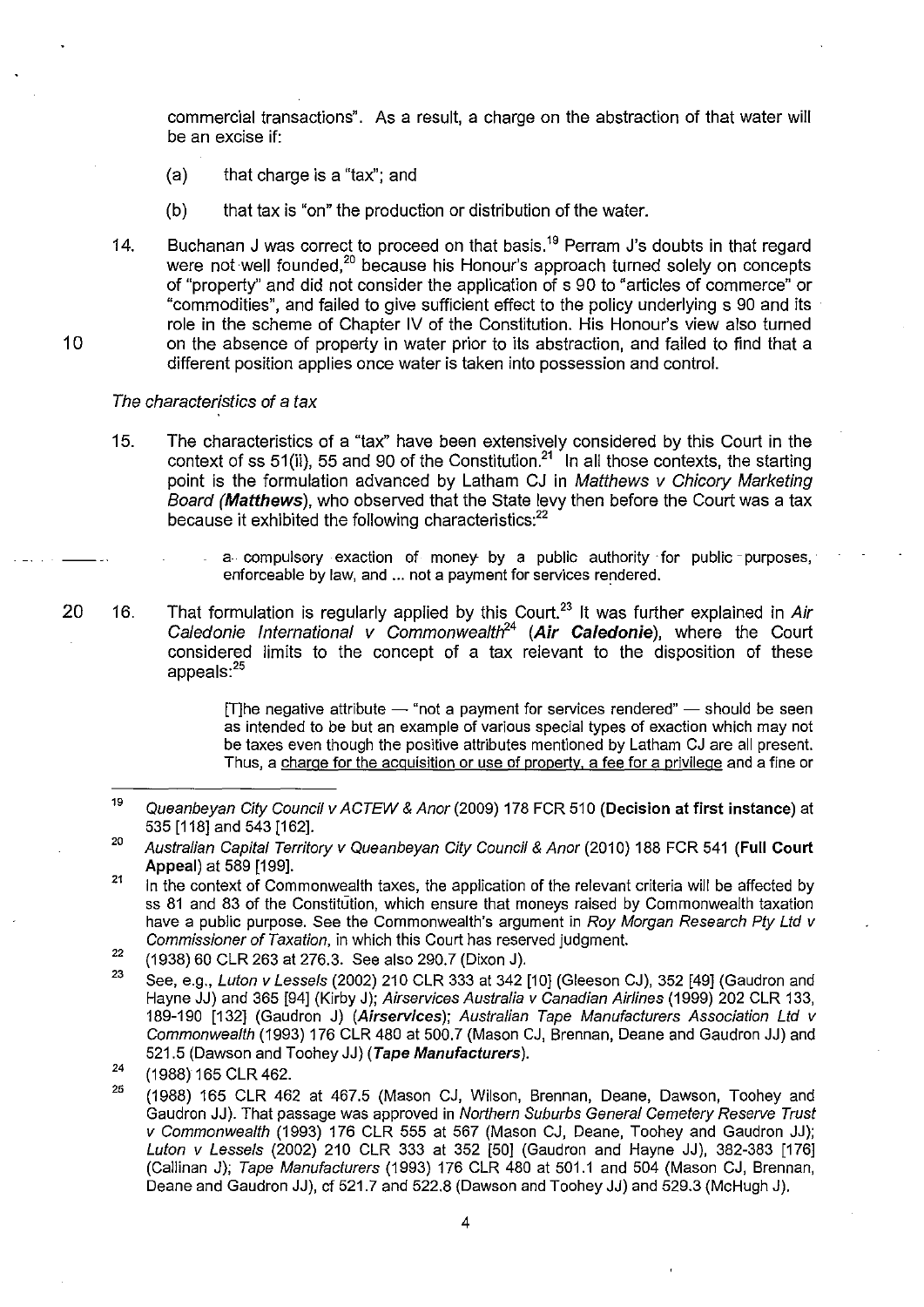penalty imposed for criminal conduct or breach of statutory obligation are other examples of special types of exactions of money which are unlikely to be properly characterized as a tax notwithstanding that they exhibit those positive attributes. (Emphasis added)

- 17. The categories of special exaction identified in that passage are derived, in part, from s 53 of the Constitution.<sup>26</sup> For each category, the question is whether a charge has some feature or combination of features that mean it is not properly characterised as a tax. $27$
- 10 18. In light of these statements by the Court, the issues raised by these appeals can be analysed by considering whether each charge:
	- (a) has the positive characteristics of a tax; and
	- (b) if so, is nonetheless to be characterised as a special exaction that is not a tax; and
	- (c) if not a special exaction but a tax, is a duty of excise.
	- 19. Ultimately, however, in respect of each charge the only question for the Court is whether it meets the constitutional description of a "duty of excise", having regard to all relevant factors.

### . B. The Water Abstraction Charge

- 20 20. The key features of the legislative regime that bear on the characterisation of the WAC are as follows:
	- (a) ''The right to the use, flow and control of all water of the Territory" is vested in the ACT. $^{28}$  Statutory provisions of that kind divest pre-existing common law

<sup>26</sup>  Air Caledonie (1988) 165 CLR 462 at 468 (Mason CJ, Wilson, Brennan, Deane, Dawson, Toohey and Gaudron JJ); General Practitioners Society v Commonwealth (1980) 145 CLR 532 at 561 (Gibbs J).

<sup>27</sup>  Air Caledonie (1988) 165 CLR 462 at 468.8 (Mason CJ, Wilson, Brennan, Deane, Dawson, Toohey and Gaudron JJ). As to the distinction between a tax and a penalty, see R v Barger (1908) 6 CLR 41 at 99 (Isaacs J); Re Dymond (1959) 101 CLR 11 at 22 (Fullagar J).

<sup>28</sup>  Water Resources Act 1998 (ACT) (the 1998 Act) s 13 (now repealed); Water Act 2007 (ACT) (2007 Act) s 7. The term "water of the Territory" is not defined in either Act. Note that, in relation to Lake Burley Griffin, '[t]he right to the use and flow and to the control of the water in [so much of Lake Burley Griffin as is National Land] is ... vested in the Commonwealth and no right to the use and flow and to the control of the water in [that] lake ... shall be acquired by a person except as provided by or under this Ordinance or any other law in force in the Territory' (see s 11 (1) of the Lakes Ordinance 1976 as applied to Lake Burley Griffin by s 5(5) of the National Land Ordinance 1989). (The Lakes Ordinance generally became the Lakes Act 1989 (ACT) on 11 May 1989 by force of s 34(4) of the Australian Capital Territory (Self-Government) Act 1988 (Cth), except insofar as it was applied to Lake Burley Griffin by the National Land Ordinance by reason of s 34(5) and Sch 5 of the Australian Capital Territory (Self-Government) Act 1988 (Cth).) In that regard, pursuant to ss 27 and 28 of the Australian Capital Territory (Planning and Land Management) Act 1988 (Cth) (the PALM Act), "land" in the ACT (which is defined to include water) may be either "National land" or "Territory land":. The ACT Executive, on behalf of the Commonwealth, has responsibility for managing Territory Land, and the ACT· Legislative Assembly has power to make laws to regulate the exercise of this management role (s 29 of the PALM Act and s 22(2) of the Self-Government Act respectively). Generally speaking, the National Capital Authority has responsibility for managing National Land (s 4 of the National Land Ordinance and s 6(g) of the PALM Act). No part of the Cotter Catchment has been declared to be National Land and thus no issue arises in the present appeals as to the application of the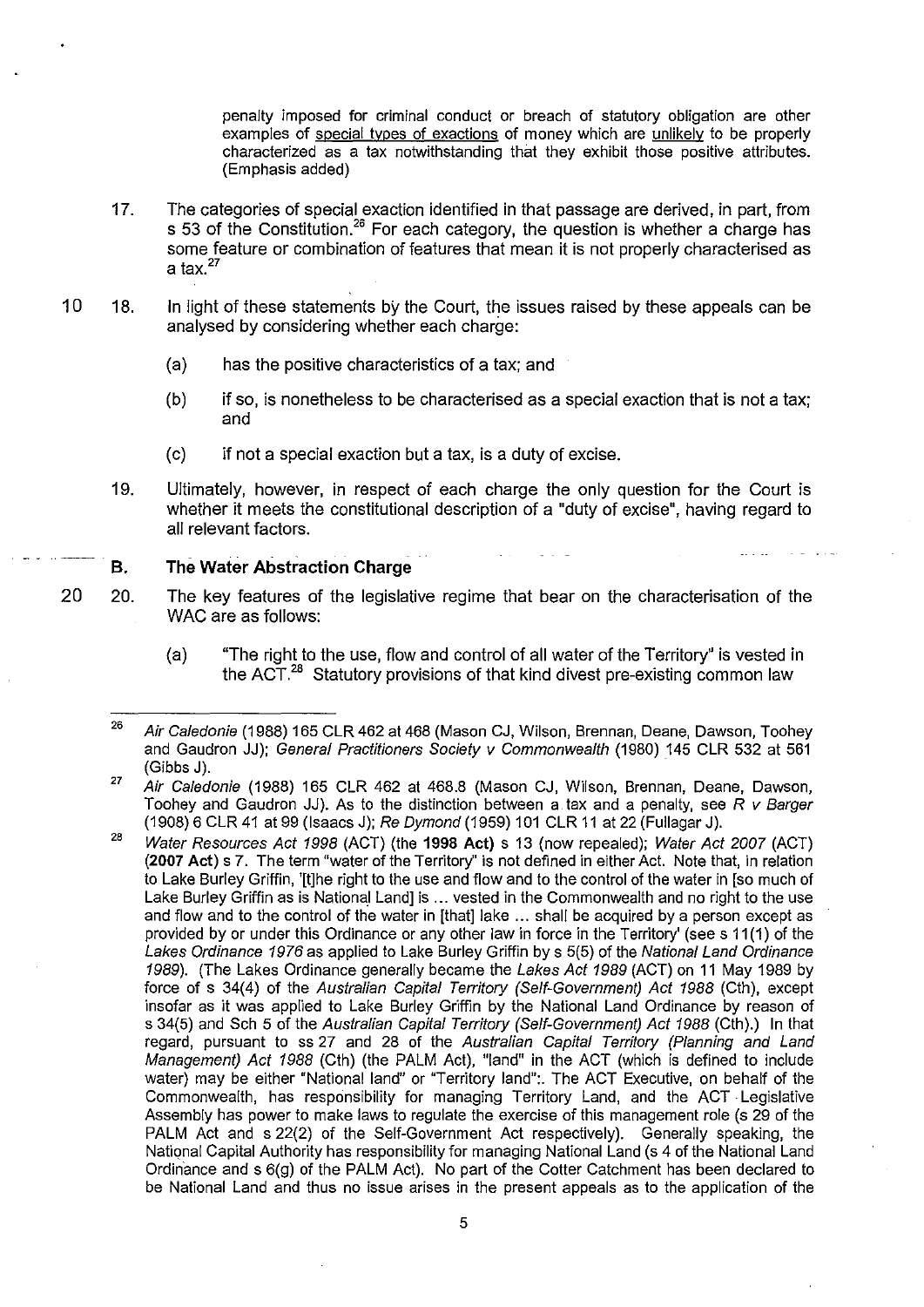riparian rights. $29$  In respect of water in the area that now comprises the ACT. those rights were divested in 1896.<sup>30</sup>

- (b) ACT law imposes a general prohibition on the taking of water without a  $I$  licence,  $31$  and empowers an authority to grant a licence to take water.  $32$ Accordingly, irrespective of the position that would otherwise have prevailed at common law, unless they hold a licence, members of the public have no general right to take water in the ACT.<sup>33</sup>
- (c) The Minister has been empowered to impose fees under the relevant legislation (expressly including "a fee that is a tax" under the 1998 Act).<sup>34</sup> Non-payment of that fee entitles the ACT Environment Protection Authority to suspend or cancel ACTEW's licence to take water.<sup>35</sup>
- (d) In the exercise of that power, the WAC is, and has been, levied by a series of determinations issued by the relevant Ministers. The amount of the WAC has varied over time, having been introduced at 10c/kl on 1 January 2000, but then increased to 20c/kl on 1 January 2004, 25c/kl on 16 August 2005, 55c/kl on 1 July 2006, and then reduced to 51c/kl on 1 July 2008 (corresponding with a change in the calculation method).
- (e) Initially, the WAC was levied on the volume of water delivered to users. However, from 1 July 2001, the WAC was levied on the volume of water charged to users. Since 1 July 2008, the WAC-has been levied on the basis of the volume of water abstracted.
- 21. The ACT controls two water catchment areas, the Cotter Catchment and the Googong Dam Area.36 The Googong Dam is on the Queanbeyan River, which is located in NSW. The Commonwealth acquired the Googong Dam Area from NSW in 1973 for the purpose of providing facilities for the storage and supply of water for use in the ACT. After acquiring the Googong Dam Area, the Commonwealth enacted the Canberra Water Supply (Googong Dam) Act 1974 (Cth). While that Act vested the rights to use and dispose of waters in the Googong Dam Area in Australia, $37$  those

1998 or 2007 Acts to the abstraction of water from National Land. Finally, the ACT Executive is also expressly responsible for governing the ACT with respect to 'water resources' (s 37 of the Self-Government Act).

- 30 By the Water Rights Act 1896 (NSW) s 1. That Act was replaced by the Water Rights Act 1902 (NSW) s 4, which likewise vested the right to the use, flow and control of water in the Crown. That provision was given "effect in the Territory as if it were a law of the Territory" by s 6(1) of the Seat of Government Acceptance Act 1909 (Cth) and s 4 of the Seat of Government (Administration) Act 1910 (Cth) until other provision was made. Such provision was made, at the latest, on the enactment of the Law Reform (Miscellaneous Provisions) Act 1999 (ACT) s 4 and Sch 1.
- 31 1998 Act s 33; 2007 Act s 28(1). Note there are limited exceptions to the prohibition against unlicensed taking of water in s 33 of the 1998 Act and s 28 of the 2007 Act.
- 32 1998 Act s 35; 2007 Act ss 30, 31.
- 33 ICM Agriculture v Commonwealth (2009) 240 CLR 140 at 172-173 [54] (French CJ, Gummow and Crennan JJ).
- 34 1998 Act s 78; 2007 Act s 107.
- 35 1998 Act s 72; 2007 Act s 106.
- 36 Decision at first instance at 514 [11].
- 37 Canberra Water Supply (Googong Dam) Act 1974 (Cth) s 11(1). In this context Australia means the Commonwealth: Acts Interpretation Act 1901 (Cth) s 17(a).

<sup>29 .</sup>  ICM Agriculture v Commonwealth (2009) 240 CLR 140 at 172 [53]-[54] (French CJ, Gummow and Crennan JJ), 192-193 [120] (Hayne, Kiefel and Bell JJ).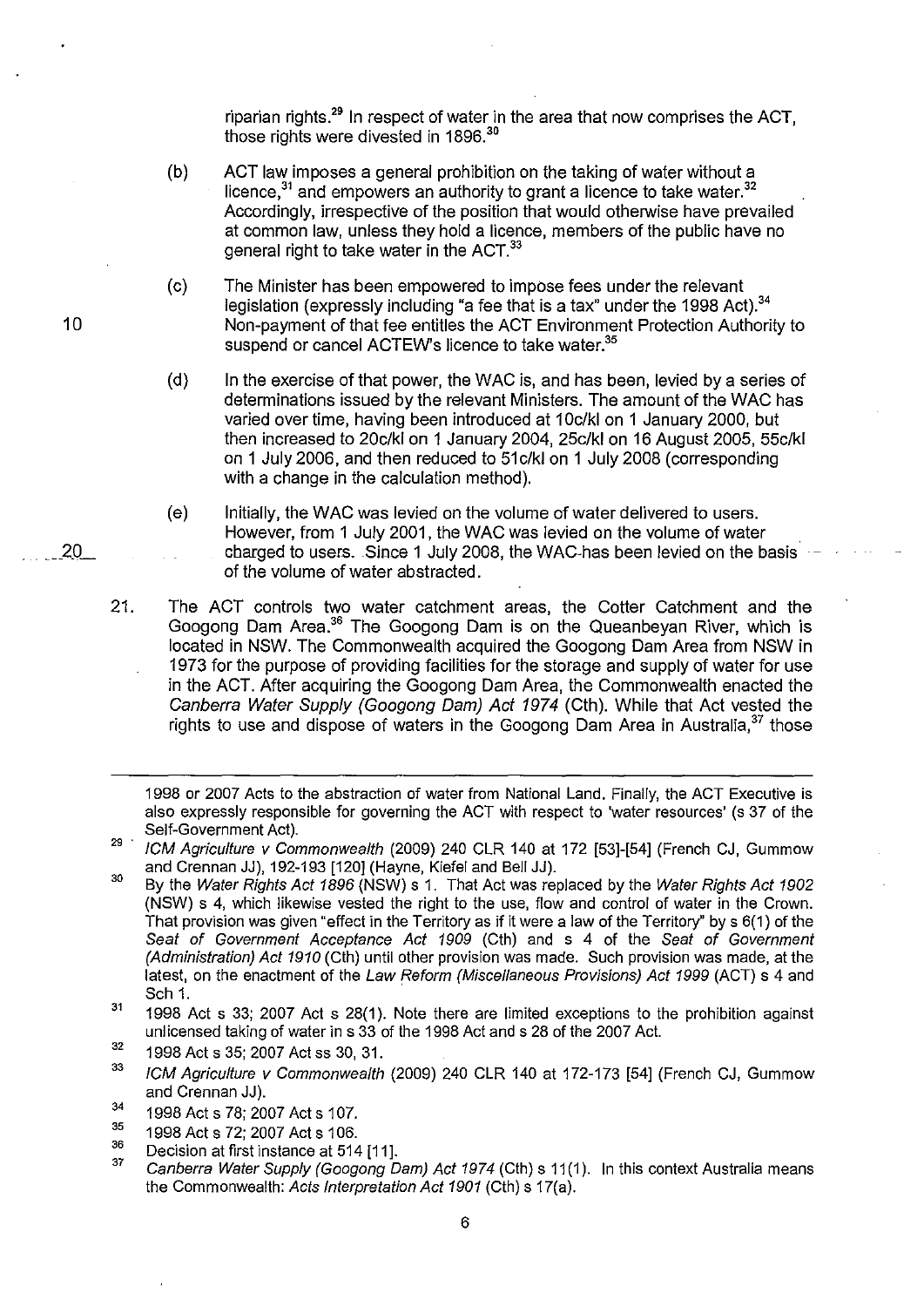rights are exercisable by the ACT Executive on behalf of the Commonwealth. $38$ Having regard to the above provisions. Buchanan J approached the case on the basis that all the water that ACTEW is authorised by licence to take lies or flows in areas under the direct control of the ACT.<sup>39</sup>

- 22. The WAC was imposed without regard for the source of the water taken by ACTEW under its licences and supplied by it to customers including acc. The case has not been run below on the basis that any distinction needed to be drawn between water taken by ACTEW from the Googong Dam Area and water taken within the geographical limits of the  $ACT.^{40}$  QCC sought a declaration that the WAC, as imposed by the deterniinations made under the 1998 and 2007 Acts, is a duty of excise.<sup>41</sup> Further, Buchanan J found that "the ACT has full authority to grant licences and control the taking of water from both the Cotter Dam and the Googong Dam<sup>"42</sup> and that finding was not challenged on appeal.
- 23. Given the way the claim for relief was framed and the arguments advanced by the parties, it is not necessary for the Court to consider the validity of the WAC as it relates to water from the Googong Dam Area separately from water abstracted from within the ACT because the characterisation of the WAC as a fee for the acquisition or use of property, or as a fee for a privilege, is not affected by the fact that the underlying statutory foundation for the ACT's rights in relation to the water differs depending on the place from which water is abstracted:<sup>43</sup>
	- $(a)$  if the WAC is invalid in its application to water abstracted from within the ACT, it is invalid in its entirety;
	- (b) if the WAC does not infringe s 90 in its application to water abstracted from within the ACT, the appeal should be dismissed because QCC has not advanced any argument that the WAC is invalid in its application to water from the Googong Dam Area if it is valid in relation to water abstracted in the ACT.

Positive characteristics - The WAC is a compulsory exaction

- 24. A positive criterion of a tax is that it is a "compulsory" exaction. It follows that, unless the WAC is "compulsory" it will not be a tax. That would make it unnecessary to consider whether the WAC is one of the special types of exaction that are not taxes despite the fact that they have all the positive characteristics referred to in Matthews.
	- 25. At first instance, Buchanan J found (in the course of analysing the positive characteristics of a tax) that ACTEW was required, as a matter of "practice and commercial reality", to take water under the control of the ACT in quantities determined by the consumption of those to whom it supplies water.<sup>44</sup> He also found that "water should be regarded as so basic in Australian society that consumers have no real choice but to use it in some form or other, even if they have some control

10

20

30

<sup>38</sup>  Canberra Water Supply (Googong Dam) Act 1974 (Cth) s 11(2).

<sup>39</sup>  Decision at first instance at 514 [11]. See also 530 [94].

<sup>40</sup>  Decision at first instance at 530 [94]. See also at 532 [100].

<sup>41</sup>  Amended Application dated 2 February 2009 at [1].

<sup>42</sup>  Decision at first instance at 530 [94].

<sup>43</sup>  Irrespective of the place from which water is abstracted, the ACT's rights are more direct than those of Tasmania considered in Harper: Decision at first instance at 532 [100].

<sup>44</sup>  Decision at first instance at 533 [110].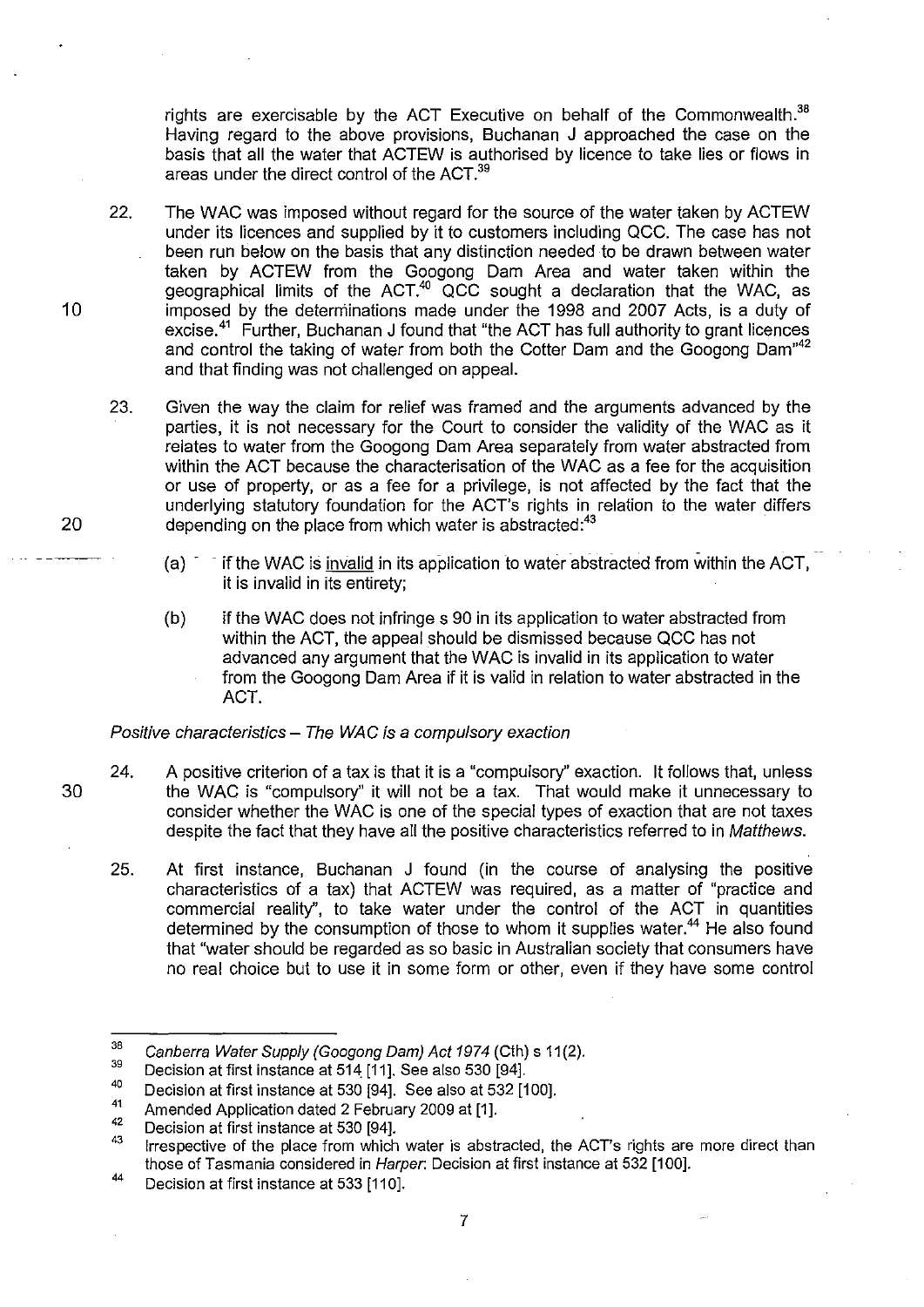over their consumption".<sup>45</sup> His Honour therefore considered that this positive criterion was satisfied.

- 26. Perram J (dissenting in relation to the WAC) took a similar approach, rejecting the submission that only legal compulsion would suffice and observing that "[p]ractically speaking, the possibility of the Supplier [ACTEWJ obtaining its water other than under its licence is exiguous and remote."<sup>46</sup>
- 27. If a government imposes a charge as a precondition to engaging in a field of endeavour or enterprise, that charge may be a "compulsory exaction" within the Matthews formulation despite the fact that there is no compulsion to enter that field or engage in that enterprise. There are many cases that recognise that a licence fee may be a tax if there is legal compulsion to pay that fee if a person carries on business in a particular field even though, in a broader sense, the person paying the fee may choose not to carry on business in the relevant field. If the making of a choice to engage in the activity that required a licence was sUfficient to prevent a licence fee from being a "compulsory exaction", then the licence fees at issue in the Dennis Hotels<sup>47</sup> line of authority should not have been characterised as taxes at all, in the absence of any compulsion to sell cigarettes, liquor or petrol. Yet none of those cases were analysed in that way.48
- 20 28. Similarly, in Attorney-General for New South Wales v Homebush Flour Mills Ltd.<sup>49</sup> the theoretical availability of alternatives that would have avoided the miller making the \_ . payment did not prevent the characterisation of the charge (imposed under the statutory scheme) as a compulsory exaction.<sup>50</sup> Nor, in General Practitioners Society *v* Commonwealth,<sup>51</sup> did the absence of compulsion to become a pathologist mean there was not relevantly compulsion to pay the statutory application fee. In that case Gibbs J assumed, without deciding, that practical rather than legal compulsion did not prevent characterisation as a tax. 52
	- 29. It follows that a charge may be a "compulsory exaction" for the purposes of the Matthews formulation if there is legal compulsion to pay that charge if water is abstracted from areas controlled by the ACT, even if a person engages in that activity through choice. Whether or not ACTEW is compelled to obtain water from the ACT to supply water in the ACT, once it takes water from areas controlled by the ACT, it is required by law to pay the WAC.<sup>53</sup> That imposition of the charge by law is sufficient to make the WAC a compulsory exaction.<sup>54</sup>

10

30

<sup>45</sup>  Decision at first instance at 535 [117].

<sup>46</sup>  See Full Court Appeal at 587 [192].

<sup>47</sup>  Dennis Hotels Pty *Lld v* Victoria (1960) 104 CLR 529.

<sup>48</sup>  E.g. the licence fee on the wholesale and retail sale of tobacco in Ha *v* NSW (1997) 189 CLR 465 at 510.1; the victualler's licence in Dennis Hotels (1960) 104 CLR 529.

<sup>49</sup>  (1937) 56 CLR 390.

<sup>50</sup>  (1937) 56 CLR 390 at 399-400 (Latham CJ) and 413-414 (Dixon J).

<sup>51</sup>  (1937) 56 CLR 390.

<sup>52</sup>  General Practitioners Society *v* Commonwealth (1980) 145 CLR 532 at 561.7. See also at 568 (Aickin J).

<sup>53</sup>  See, e.g., 2007 Act ss 28 (prohibition on taking water without a licence), 77A (offence to take water without a licence), 106 (licence may be suspended or cancelled for non-payment of a fee).

<sup>54</sup>  ACTEW's reference to the 'Efficiency Dividend' applicable to Commonwealth agencies is inapposite (ACTEW's submissions on the WAC (C2 of 2011) at [52]). Application of the Efficiency Dividend simply results in an annual reduction of funds appropriated to agencies (see e.g. "Commonwealth of Australia, Department of Finance and Deregulation, Review of the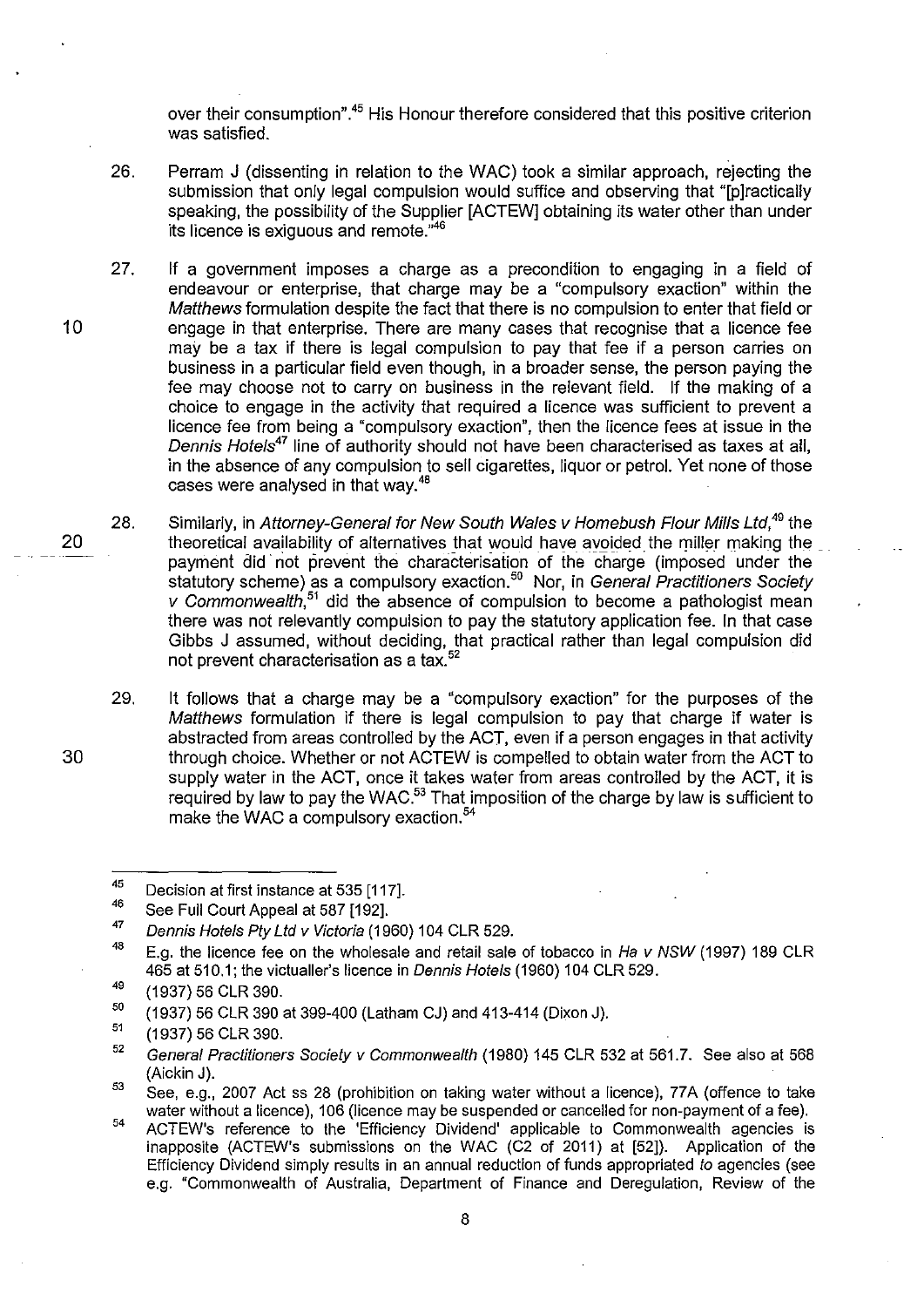30. The WAC also meets the other positive characteristics of a tax: it exacts money, the exaction is by a public authority (the ACT), <sup>55</sup> for public purposes, and is enforceable bylaw.

# Special exaction - The WAC is a fee for the acquisition or use of property or for a privilege

- 31. It is necessary therefore to consider whether the WAC is special type of exaction which is not a tax, even though the positive characteristics of a tax are all present.
- 32. Water is a finite and fluctuating natural resource that has long been managed in the public interest.56 The WAC is the price (exacted by the public) for the right to take this scarce resource. If the WAC is properly characterised as "a charge for the acquisition 'or use of property" or "a fee for a privilege", those being two of the special types of exactions identified in Air Caledonie, then it is unlikely it is a tax, even if the positive characteristics identified in Matthews are present.<sup>57</sup>
- 33. But it is important to note that the formulation in Air Caledonie<sup>58</sup> provided examples of various special types of exaction that may not be taxes. These examples assist in applying the prohibition in s 90. But in each case, the Court should examine State and Territory charges as a matter of substance to ensure that these charges are not a circuitous or drafting device to avoid the operation of s 90 of the Constitution. Such scrutiny should reflect that a paramount purpose of Federation was free trade throughout the Commonwealth, and the importance of s 90 to this purpose.
- 20 34. The question whether a charge, having the positive characteristics of a tax, should nevertheless be characterised as a special exaction that is not a tax requires consideration of all of the relevant factors, including:
	- (a) the historical characterisation of charges of a similar kind as not imposing taxation (such as, for example, royalties) and the nature of the property or privilege to which the charge relates, such that if something is received in exchange for the charge, this suggests it is not a tax;
	- (b) the extent to which the recipient has a choice about acquiring the property or privilege to which the charge relates (including whether there are alternative providers), because the greater the level of choice the less likely a charge is to be a tax;
	- (c) the extent to which there is a relationship between the amount of the charge and the value of the property or privilege acquired, as such a relationship suggests that a charge is a fee for what is acquired and therefore that it is not a tax;

Measures of Agency Efficiency report"; March 2011 at p 20.) More relevantly, where a legislature creates a statutory corporation and expressly requires that corporation to pay amounts to the executive by way, for example, of dividends, the obligation to pay will not generally amount to taxation (cf ss 11 and 32, and item 6, Part 3.1 of Schedule 3 to the Territory-Owned Corporations Act 1990 (ACT)). That is less likely to be the case, however, in respect of a law of general application that applies to private persons and statutory corporations alike.

30

<sup>55</sup>  56 Noting that the requirement for a public authority and a public purpose may be superfluous, see Tape Manufacturers (1993) 176 CLR 480 at 501 (Mason CJ, Brennan, Deane and Gaudron JJ).

ICM Agriculture (2009) 240 CLR 140 at 171 [50] (French CJ, Gummow and Crennan JJ).

<sup>57</sup>  See paragraph 16 above.

<sup>58</sup>  (1988) 165 CLR 462 at 467.5.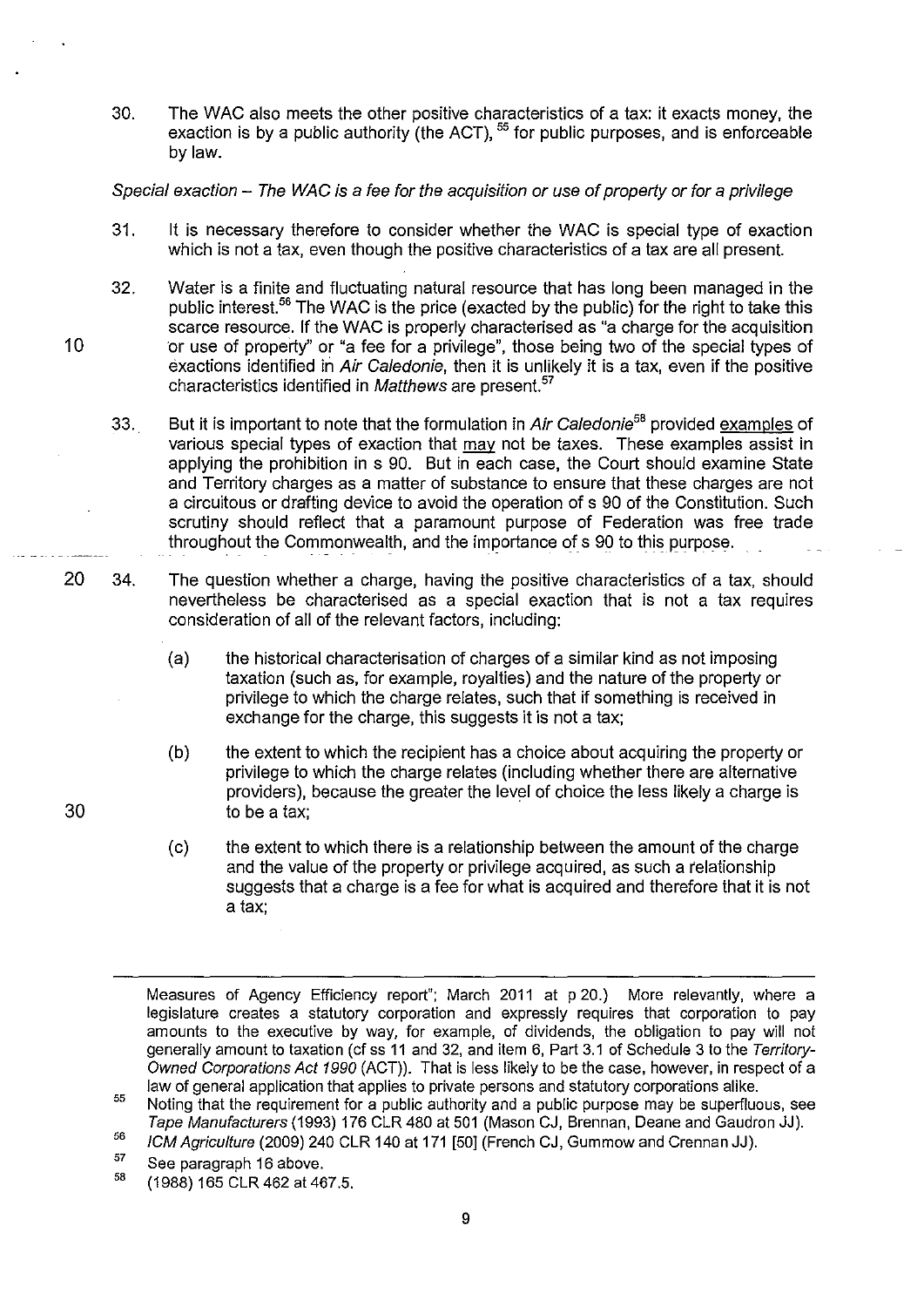- (d) the purpose of the charge (the purpose of revenue raising suggesting a tax); and
- (e) the consequences of a failure to pay the charge and/or a failure to receive the property or privilege to which the charge relates.

#### (a) Charge for property

- 35. The best established example of a fee for the acquisition or use of property that is not a tax is a royalty. It is well settled that, if a charge is properly characterised as a royalty, it is not a tax.<sup>59</sup>
- 10 36. Royalties include "mineral royalties, patent and copyright royalties and royalties in respect of rights to cut and remove timber".<sup>oo</sup> "[I]t is of the essence of [such] a royalty that the payments should be made in respect of the exercise of a right granted and should be calculated in respect of the quantity or value of things taken, produced or copied or the occasions upon which the right is exercised.<sup>,61</sup> A "royalty may be a fee for a licence. $n62$ 
	- 37. Mineral royalties are a fee imposed for the right to take property that has traditionally been owned and controlled by the State. Such royalties: invariably relate to property of a kind that is traditionally subject to public ownership (factor (a) above); involve a relationship between the fee and the quantity or the value of what is taken (factor  $(c)$ ; involve something of value being received in exchange for the payment of the royalty (factor (a)); involve a person who takes minerals invariably doing so as a consequence of a substantially unfettered choice (factor (b)). If the State simply "sold" minerals that it owns that clearly would not be a tax, and the fact that the "selling" occurs pursuant to legislation does not change the analysis. Taken together, the circumstances attending traditional royalties demonstrate that they are special exactions not properly characterised as taxes.
	- 38. Fees to acquire property that do not constitute traditional royalties may be analysed in the same way, although care is required to ensure that s 90 is not avoided by the use of circuitous devices. The point is illustrated by Yanner v Eaton,  $63$  where the Court considered legislation that provided that certain "fauna" was the property of the Crown. The legislation was analogous to that at issue in this appeal, as it prohibited the taking of fauna by unlicensed persons, and provided that a fee was payable to obtain a licence. Gleeson CJ, Gaudron, Kirbyand Hayne JJ observed that the drafter of the legislation may have perceived a need to vest property in fauna in the Crown so as "to differentiate the levy imposed ... from an excise" and to do so by making it as similar as possible to "traditional royalties recognised in Australia and imposed by a proprietor for taking minerals or timber from land, but also to some other rights

<sup>59</sup>  Brennan J (for the Court) stated in *Harper* that "A royalty ... is not a tax and, not being a tax, cannot be a duty of excise": (1989) 168 CLR 314 at 333.7.

<sup>60</sup>  Tape Manufacturers (1993) 176 CLR 480 at 497 (Mason CJ, Brennan, Deane and Gaudron JJ).

<sup>61</sup>  Tape Manufacturers (1993) 176 CLR 480 at 497, citing Stanton v Federal Commissioner of Taxation (1955) 92 CLR 630 at 642, where the Court explained the "essential notion" of things being taken from the land is that the payment is "made in respect of the taking of something which otherwise might be considered to belong to the owner of the land by virtue of his ownership". See also McCauley v Federal Commissioner of Taxation (1944) 69 CLR 235 at 243 per Rich J: "In its secondary sense [royalty] ... denotes a consideration paid for permission to exercise a beneficial privilege, usually made payable as and when the privilege is exercised".

<sup>62</sup>  Tape Manufacturers (1993) 176 CLR 480 at 520 (Dawson and Toohey JJ). See also McCauley v Federal Commissioner of Taxation (1944) 69 CLR 235 at 243 (Rich J).

<sup>63</sup>  (1999) 201 CLR 351.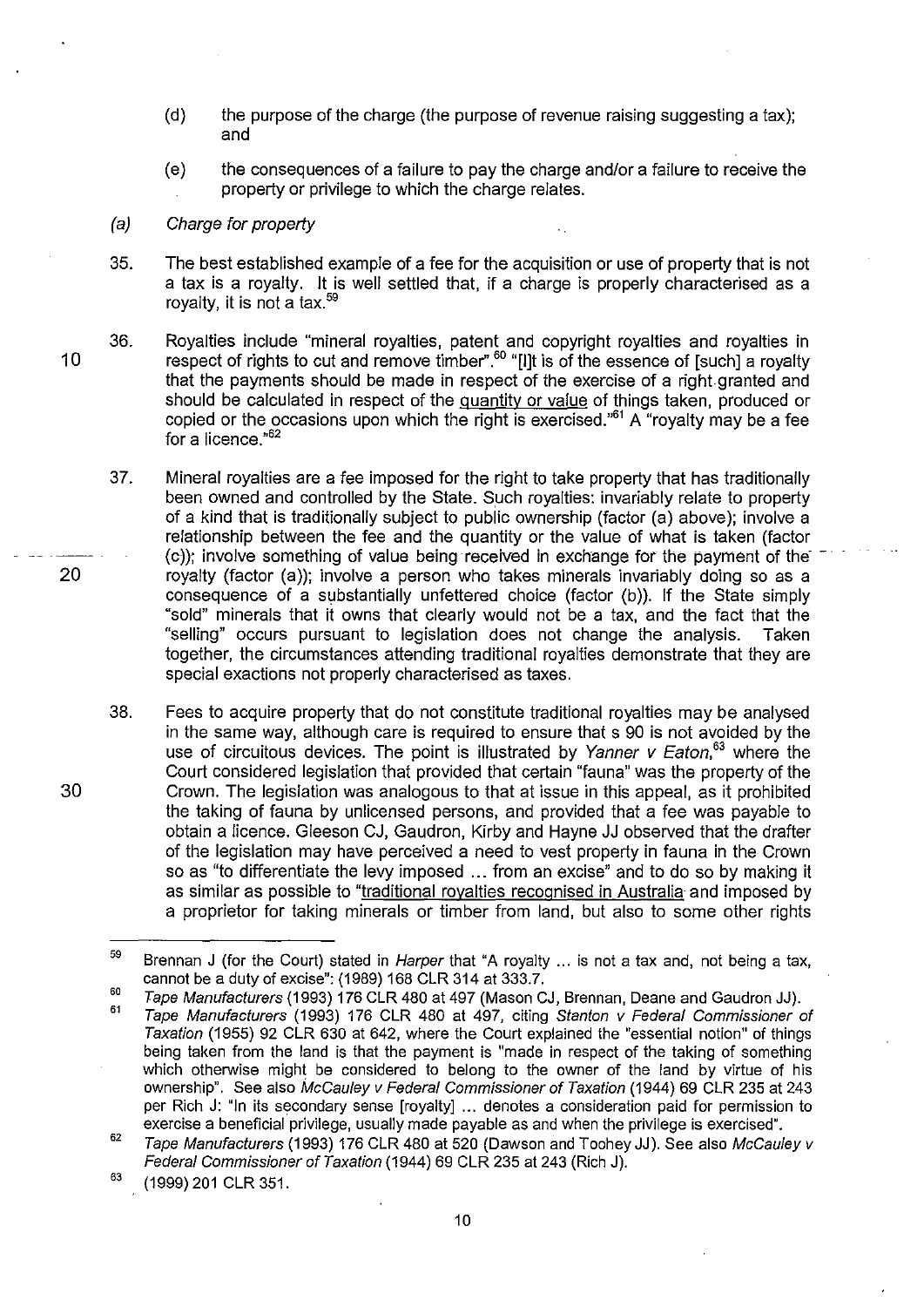(such as warren and piscary) which never made the journey from England to Australia".64 Their Honours described a royalty as "a fee exacted by someone having property in a resource from someone who exploits that resource".<sup>65</sup>

- 39. Yanner v Eaton did not involve a challenge to the validity of the fee for the right to take fauna, and the Court did not need to determine whether that fee was in fact a "royalty" or a fee for the acquisition of property that was akin to a royalty. The Court . did, however, recognise that the statutory vesting of property in fauna in the Crown was nothing more than "a fiction expressive in legal shorthand of the importance to its people that a State have power to preserve and regulate the exploitation of an important resource".66 For resources of that kind, the fact that a State has property in a resource only by virtue of its own legislation does not necessarily prevent a fee for the right to exploit the resource from being characterised as a fee for the acquisition of property. However, whenever a State vests property in itself, and then purports to charge for the tight to access that property, the substance of the scheme established must be examined, as it is possible that such an arrangement will properly be characterised as a tax rather than a fee for the acquisition or use of property. $6$
- 40. If the ACT "owns" or has "property" $68$  in the water abstracted by ACTEW, $69$  the charge imposed by the ACT for the right to take that water may fall within the concept of a royalty: it would be a fee exacted by someone having property in a resource from someone who exploits that resource, charged by reference to the quantity of the resource taken.
- 41. Ultimately, however, "ownership" is an unstable criterion for determining whether the WAC is a fee for the acquisition of property (whether it be a royalty or fee akin to a royalty) because "ownership" refers to a "bundle of rights" the contents of which are not fixed.<sup>70</sup> The rights that ordinarily form part of the bundle were identified by Professor Honoré, in an analysis that has been cited with approval.<sup>71</sup> as follows:  $72$

Ownership comprises the right to possess, the right to use, the right to manage, the right to the income of the thing, the right to the capital, the right to security, the rights or incidents of transmissibility and absence of term, the prohibition of harmful use, liability to execution and the incident of residuarity ...

10

<sup>64</sup>  (1999) 201 CLR 351 at 369.5 (Gleeson CJ, Gaudron, Kirbyand Hayne JJ).

<sup>65</sup>  (1999) 201 CLR 351 at 369 [27].

<sup>66</sup>  67 (1999) 201 CLR 351 at 369 [28], quoting Toomer v Witsell (1948) 334 US 385 at 402.

See, e.g., Homebush Flour Mills (1937) 56 CLR 390

<sup>68</sup>  This Court has recognised that "property" is a difficult and in some respects imprecise term: Yanner v Eaton (1999) 201 CLR 351 at 365-367 (Gleeson CJ, Gaudron, Kirby and Hayne JJ), 375 [47] (McHugh J), 388-389 (Gummow J) and 404 [137] (Callinan J).

<sup>69</sup>  See footnote 17 above; Full Court Appeal at 581-582 [169]-[170] (Stone J), 589 [200] (Perram J).

<sup>70</sup>  See, e.g., Telstra v Commonwealth (2008) 234 CLR 210 at 230 [44], 233 [52]; Newcrest Mining (WA) Ltd v Commonwealth (1997) 190 CLR 513 at 634-635; Yanner v Eaton (1999) 201 CLR 351 at 366 [17], 368 [25].

<sup>7&#</sup>x27; Booth v Commissioner of Taxation (1987) 164 CLR 159, 165 (Mason CJ); Hepples v Commissioner of Taxation (1990) 22 FCR 1, 24-25 (Gummow J).

<sup>72</sup>  AM Honore, 'Ownership', Oxford Essays in Jurisprudence (A.G. Guest ed, 1961) at 107, 113. Halsbury's Laws of England lists a similar bundle of rights attaching to ownership, being "the rights of exclusive enjoyment. of destruction, alteration and alienation, and of maintaining and recovering possession of the property from all other persons": see Halsbury's Laws of England  $(4<sup>th</sup>$  edn) vol 35, paras 1227 and 1228.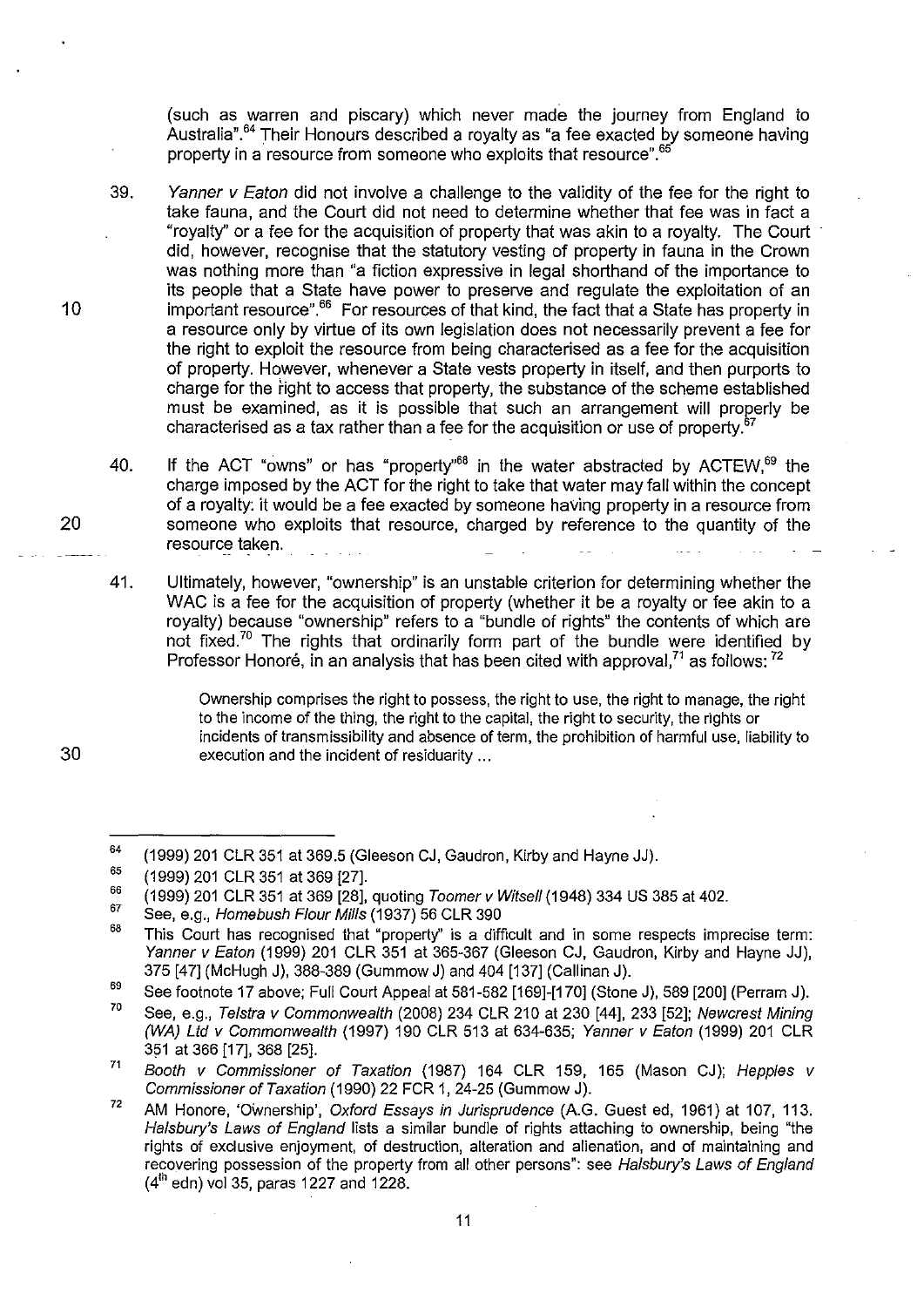- 42. The ACT undoubtedly enjoys a statutory right to the "use, flow and control" of the water of the Territory.<sup>73</sup> It therefore has the most important rights in the bundle. Further, those rights have been vested in a body politic to be managed for the public since 1896. The long history of public stewardship of water in Australia means that there cannot be any suggestion that rights in water have been vested in the ACT as a circuitous device to avoid the operation of s 90.
- 43. Where a charge is imposed as the price for the right to take and exploit a natural resource in public stewardship, the charge will not ordinarily be a tax. Such a charge is akin to the price paid for property. It is not a tax, because taxation does not entail an exchange for value or the conferral of a direct benefit on the person who is taxed.<sup>74</sup> Charges of that kind stand apart from fees paid for a "privilege" where the privilege is merely a licence to do something which is prohibited without a licence (such as licences to sell tobacco or alcohol).'<sup>5</sup> Payment of such a charge does not result in the receipt of pre-existing property and is thus more readily characterised as a tax.
- 44. In Harper v Minister for Sea Fisheries<sup>76</sup> (Harper), this Court considered whether a fee for a licence to take abalone (the taking of which was prohibited without a licence) was a tax. The fee varied depending on the amount of abalone the licence holder was authorised to take. Prior to and including 1987, the fee was a fixed amount (\$360) per tonne. For 1988, the fee was calculated as a percentage of the average value per tonne of abalone taken in State waters in the previous 12\_ months.<sup>77</sup> For 1989, the fee was a fixed amount of \$28,200 where the quantity of abalone authorised to be taken did not exceed 15 tonnes, and \$40,000 where it did exceed that threshold. To obtain his licences in 1987, 1988 and 1989, the Plaintiff paid \$9,576, \$18,079 and \$18,076 respectively (the \$40,000 payable under the regulations in force in 1989 being adjusted when the fee paid in the previous year was credited against that amount).<sup>78</sup> In the three year period between 1987 and 1989, the price for abalone increased from \$13.12 per kilogram to \$17 per kilogram.<sup>79</sup>
- 45. In considering whether the licence fees were taxes, the entire Court proceeded on the footing that a central consideration was the fact that abalone was a limited natural resource in public stewardship. The leading judgment was given by Brennan J, with whom all the other members of the Court agreed.<sup>80</sup> However, additional observations were made in two joint judgments, one delivered by Mason CJ, Deane and Gaudron JJ, and the other by Dawson, Toohey and McHugh JJ.
- 46. Brennan J found that rights to take a limited natural resource not otherwise available to the public<sup>81</sup> conferred on the licensees "a privilege analogous to a profit  $\dot{a}$

20

10

<sup>73</sup>  1998 Act s 13; 2007 Act s 7. See further footnote 28 above.

<sup>74</sup>  75 Elder's Trustee & Executor Co Lld v Register of Probates (SA) (1917) 23 CLR 169 at 173; Air Caledonie (1988) 165 CLR 462 at 469-470; Airservices (1999) 202 CLR 133 at 240 (McHugh J).

Harper (1989) 168 CLR 314 at 335.5; Full Court Appeal at 583 [176].

<sup>76</sup>  (1989) 168 CLR 314.

<sup>77</sup>  The regulations setting the fee are set out at Harper (1989) 168 CLR 314 at 326-328.

<sup>78</sup>  Harper (1989) 168 CLR 314 at 318.3. See also Full Court Appeal at 561 [72], where Keane CJ pointed out that under the 1989 fee regime the fee for the first tonne of abalone taken above the 15,000 tonne limit was \$11 ,800.

<sup>79</sup>  Harper (1989) 168 CLR 314 at 317.8

<sup>80</sup>  Harper (1989) 168 CLR 314 at 325.1 (Mason CJ, Deane and Gaudron JJ) and 336.6 (Dawson, Toohey and McHugh JJ).

<sup>81</sup>  The legislature having abrogated the public right that otherwise existed at common law: see Harper (1989) 168 CLR 314 at 332.4 (Brennan J).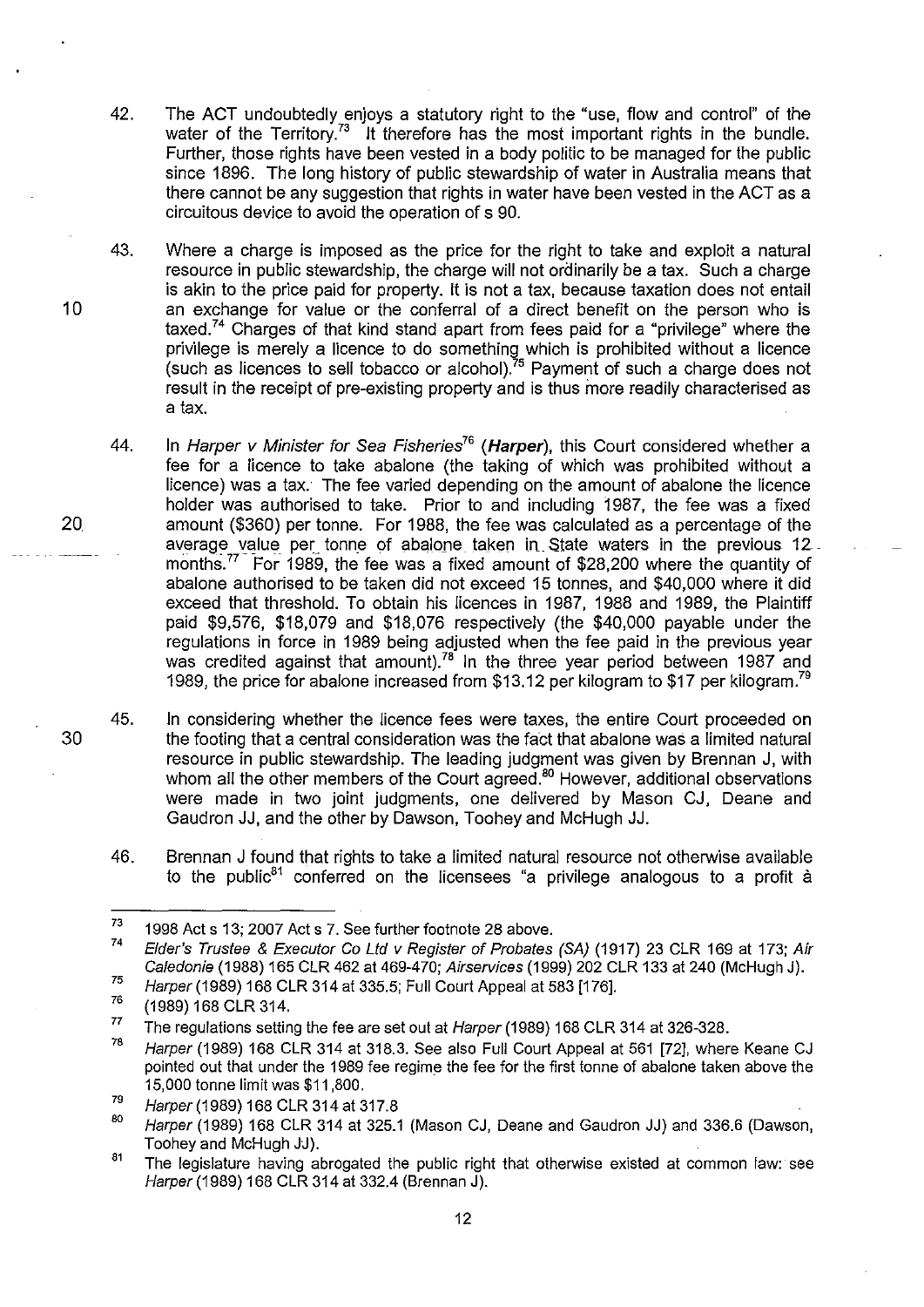prendre", with the fee paid for that licence being "analogous to the price of a profit à prendre; it is a charge for the acquisition of a right akin to property".<sup>82</sup> Brennan  $J$ considered the analogy with a profit a prendre valid on the basis that: $^{83}$ 

A limited natural resource which is otherwise available for exploitation by the public can be said truly to be public property whether or not the Crown has the radical or freehold title to the resource. A fee paid to obtain such a privilege is analogous to the price of a profit à prendre; it is a charge for the acquisition of a right akin to property. Such a fee may be distinguished from a fee exacted for a licence merely to do some act which is otherwise prohibited (for example, a fee for a licence to sell liquor) where there is no resource to which a right of access is obtained by payment of the fee.

47. Mason CJ, Deane and Gaudron JJ likewise emphasised the character of abalone as a limited natural resource.84 Their Honours did not consider it necessary to find that the rights conferred by a licence were analogous to a profit a prendre because, while accepting that comparison, their Honours considered that the licence was in truth "an entitlement of a new kind created as part of a system for preserving a limited public natural resource".<sup>85</sup> The amounts payable to obtain the licence were "of the same" character as a charge for the acquisition of property", with the result that the licence fee was not a tax under the statement of principle in Matthews as explained in Air Caledonie.<sup>86</sup> The charge was the "quid pro quo for the property which may lawfully be taken pursuant to the statutory right or privilege which a commercial licence confers upon its holder" and for that reason was not a tax.<sup>87</sup>

48. Dawson, Toohey and McHugh JJ agreed with Brennan J, but their Honours emphasised that their conclusion that the licence fee was not a tax flowed from "all the circumstances of the case". <sup>88</sup> It was significant to their Honours' decision "that abalone constitute a finite but renewable resource which cannot be subjected to unrestricted commercial exploitation without endangering its continued existence".<sup>89</sup> However, their Honours emphasised, correctly, that:<sup>90</sup>

> Clearly the line between a price paid for the right to appropriate a public natural resource and a tax upon the activity of appropriating it may often be difficult to draw. But what is otherwise a tax is not converted into something else merely because it serves the purpose of conserving a natural resource.

49. Despite hearing substantial argument on the question, the Court found it unnecessary to decide whether Tasmania owned the abalone the subject of the charge, $91$  because whether or not Tasmania owned the abalone its rights were sufficiently analogous to property rights so that the licence fee was properly characterised as a special exaction that was not a tax. It was a fee of the same

20

10

<sup>82</sup>  Harper (1989) 168 CLR 314 at 335.4.

<sup>83</sup>  Harper (1989) 168 CLR 314 at 335.4 (emphasis added).

<sup>84</sup>  Harper (1989) 168 CLR 314 at 325.5.

<sup>85</sup>  Harper (1989) 168 CLR 314 at 325.5.

<sup>86</sup>  Harper (1989) 168 CLR 314 at 335.9-336.5.

<sup>87</sup>  Harper (1989) 168 CLR 314 at 325.7.

<sup>88</sup>  Harper (1989) 168 CLR 314 at 336.7.

<sup>89</sup>  Harper (1989) 168 CLR 314 at 336.9.

<sup>90</sup>  Harper (1989) 168 CLR 314 at 337.3.

<sup>91</sup>  Harper (1989) 168 CLR 314 at 334.5 (Brennan J). See also at 335.4 (Brennan J) (a limited natural resource is "public property whether or not the Crown has the radical or freehold title to the resource").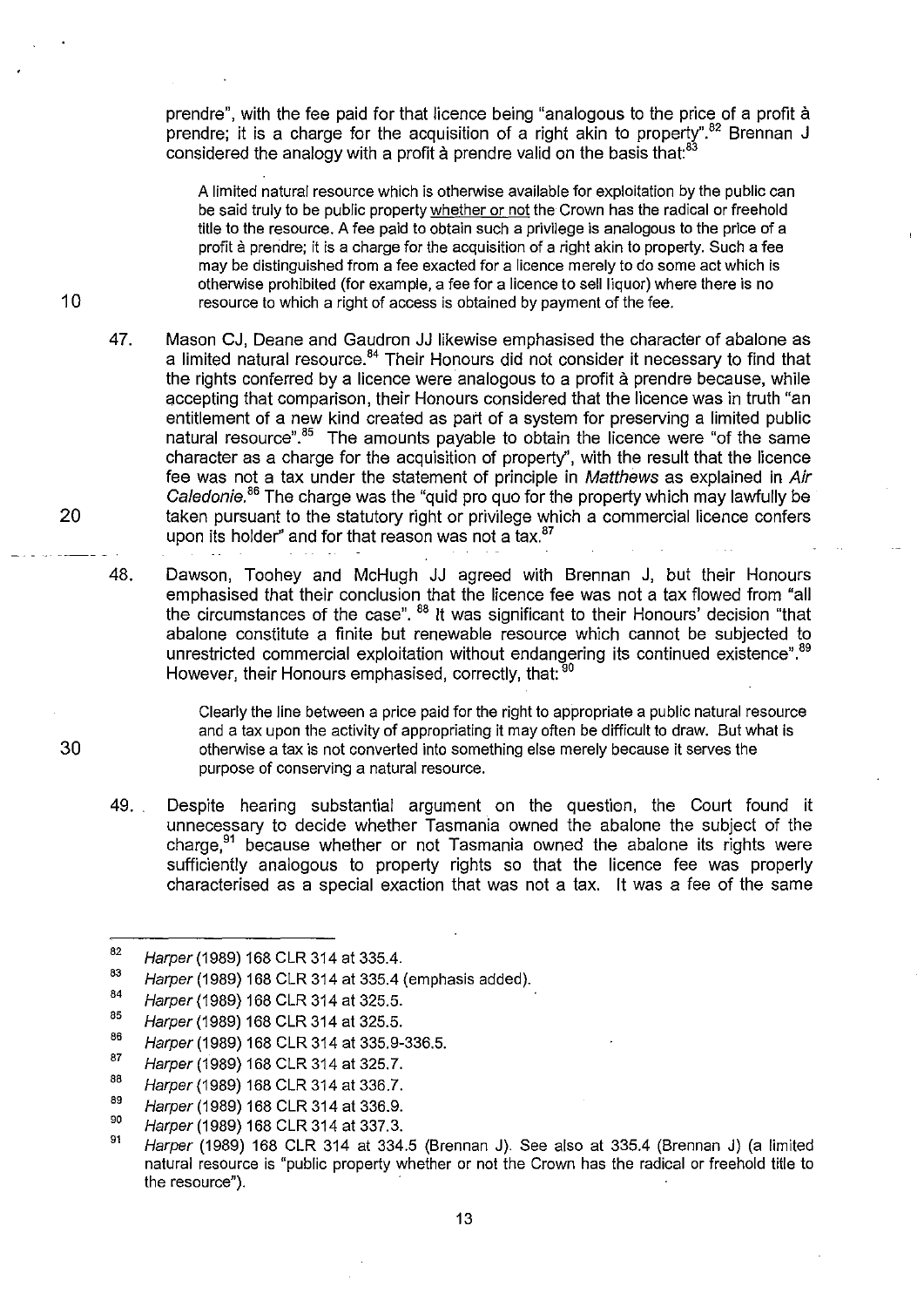character as a fee for the acquisition of property.<sup>92</sup> Harper therefore illustrates that to focus on the question whether the ACT has "property" in the water the subject of the WAC is to ask the wrong question.

50. The relevant fact is that the WAC is a fee imposed as the price to take a finite resource in public stewardship since 1896. If viewed as a charge for the water that is taken, it is a fee for the acquisition or use of property.93 If viewed as a charge for the right to take water, it is a fee for a privilege.<sup>94</sup> In either case, the WAC is not a tax.

#### $(b)$ Choice to acquire property

- 10 20 51. In Harper, Mason CJ, Deane and Gaudron JJ said that the licence fee was not a tax because it was "properly to be seen as the price exacted by the public, through its laws, for the appropriation of a limited public natural resource to the commercial exploitation of those who, by their own choice, acquire or retain commercial licences".<sup>95</sup> The existence of "choice" was regarded as relevant to whether the licence fee was a "special exaction" of one of the kinds identified in Air Caledonie, because Harper was decided on the basis that the licence fee was a special exaction (which would have been unnecessary if the "choice" to take abalone had the consequence that the fee was not a "compulsory exaction" and therefore did not have the positive characteristics of a tax).96 . Necessarily, therefore, there is a difference between the positive characteristic of compulsory exaction, and the factor of choice as indicating a special exaction.
	- 52. Keane CJ treated *Harper* as supporting "the proposition that, generally speaking, a voluntarv payment of money in order to acquire rights in the nature of property is not to be characterised as a tax."<sup>97</sup> His Honour said:
		- (a) while the ACT is under a political obligation to provide an urban water supply, it is under no legal obligation to do so and is entitled to charge for the water it provides;<sup>98</sup>
		- (b) ACTEW is under no legal obligation to take water from the ACT, but in exercising a choice to do so, it becomes obliged to pay the WAC;<sup>99</sup>
		- (c) to say that ACTEW is practically obliged to take its water from the ACT is "to say no more than that, as a government owned corporation, it chooses to take ACT water in conformity with the wishes of its controlling shareholder";<sup>100</sup>
		- (d) to say that ACTEW was practically compelled to acquire water from the ACT . because it would be uneconomic to acquire water from elsewhere only goes to show that the WAC is not so high that consumers would make a rational choice and obtain their water from other suppliers;<sup>101</sup> and

<sup>92</sup>  Harper (1989) 168 CLR 314 at 336.4. See also 325.7.

<sup>93</sup>  Full Court Appeal at 558 [65] and 564 [81] (Keane CJ).

<sup>94</sup>  Full Court Appeal at 581 [168] and 583 [176] (Stone J).

<sup>95</sup>  Harper (1989) 168 CLR 314 at 325.6 (emphasis added).

<sup>96</sup>  Harper (1989) 168 CLR 314 at 332.7 (Brennan J).

<sup>97</sup>  Full Court Appeal at 561 [73] (emphasis added).

<sup>98</sup>  Full Court Appeal at 558 [65] (emphasis added).

<sup>99</sup>  Full Court Appeal at 558 [65] (emphasis added).

<sup>&</sup>lt;sup>100</sup> Full Court Appeal at 561 [75] (emphasis added).

<sup>&</sup>lt;sup>101</sup> Full Court Appeal at 561 [76] (emphasis added).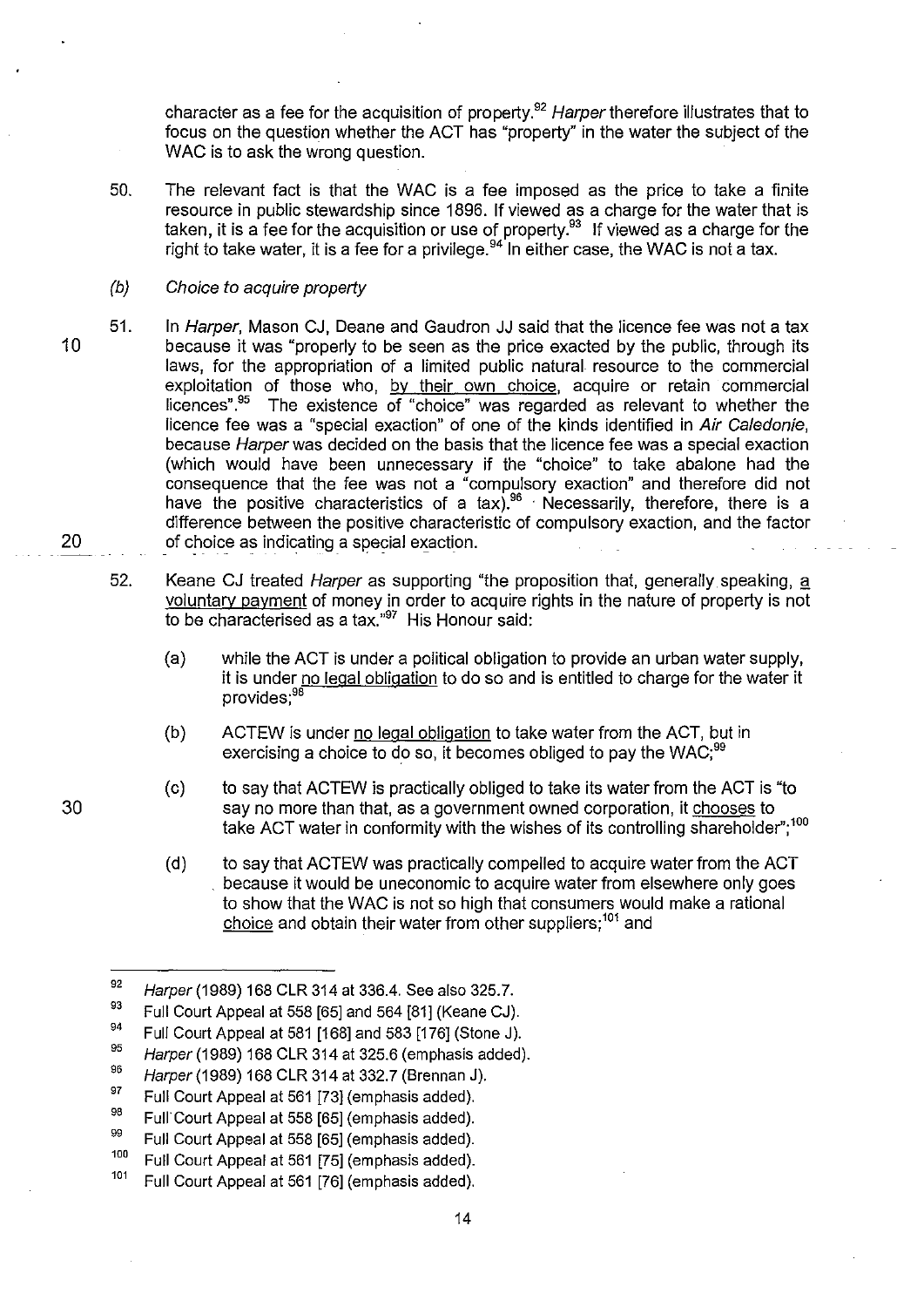- (e) the WAC was not a tax because it was a "payment exacted as the quid pro quo in a voluntary transaction to acquire a right to an asset from public  $resources''  $10$$
- 53. The above reasoning attributes too much significance to "choice" and the "voluntary" nature of the taking of water. In Harper, the Court did not analyse the extent to which abalone divers had alternatives other than to pay the licence fee (such as moving interstate or changing industry). The existence of alternatives was assurned in the statement that the fee was paid by "choice". But in truth, in the absence of legal compulsion to engage in a particular activity, there is no strict dichotomy between 10 situations involving choice and those involving "no choice" or "compulsion". Instead, there is a continuum between voluntariness and compulsion, and along that continuum choices become progressively more encumbered. For that reason, in the absence of legal compulsion it is more apt to examine the "degree of choice" than to characterise an activity as voluntary or compulsory.
- 54. The degree of "choice" as to whether to enter a field that attracts an obligation to pay a charge, but that results in an acquisition of property or a privilege, is one factor that is relevant to whether a charge is a "tax" or a "special exaction". But it is not by itself determinative. In the large majority of cases where a charge is imposed as the price of access to a public resource, the fact that a person chooses to enter the field and to 20 pay the charge in order to acquire the resource will strongly suggest that the charge is properly characterised as a fee "for" the resource. The choice to pay will demonstrate the existence of a relationship between the amount of the charge and the value of the property that is acquired.
	- 55. The position is different where a person has very little choice but to engage in the activity that attracts the charge, even if, having paid the charge, the person acquires property, because in that situation the fact that the charge is paid does not demonstrate that there is any relationship between the amount of the charge and the value of the property.
- 30 56. By focusing on the fact that ACTEW was not 'under any legal compulsion to acquire water from the ACT, Keane CJ gave insufficient weight to the fact that ACTEW had no real practical alternative but to acquire water from the ACT. That fact made it more important to examine other factors that bear on the characterisation of a charge as a tax or a special exaction. In particular, it made it more important to consider whether the amount of the WAC has a discernible relationship to the value of the water acquired by ACTEW. That inquiry becomes progressively more important the less choice there is as to whether to engage in the activity that attracts a charge, because as the degree of choice decreases the relationship between the decision to pay the charge and the value of the property acquired becomes less self-evident.

<sup>102</sup> Full Court Appeal at 564 [81] (emphasis added).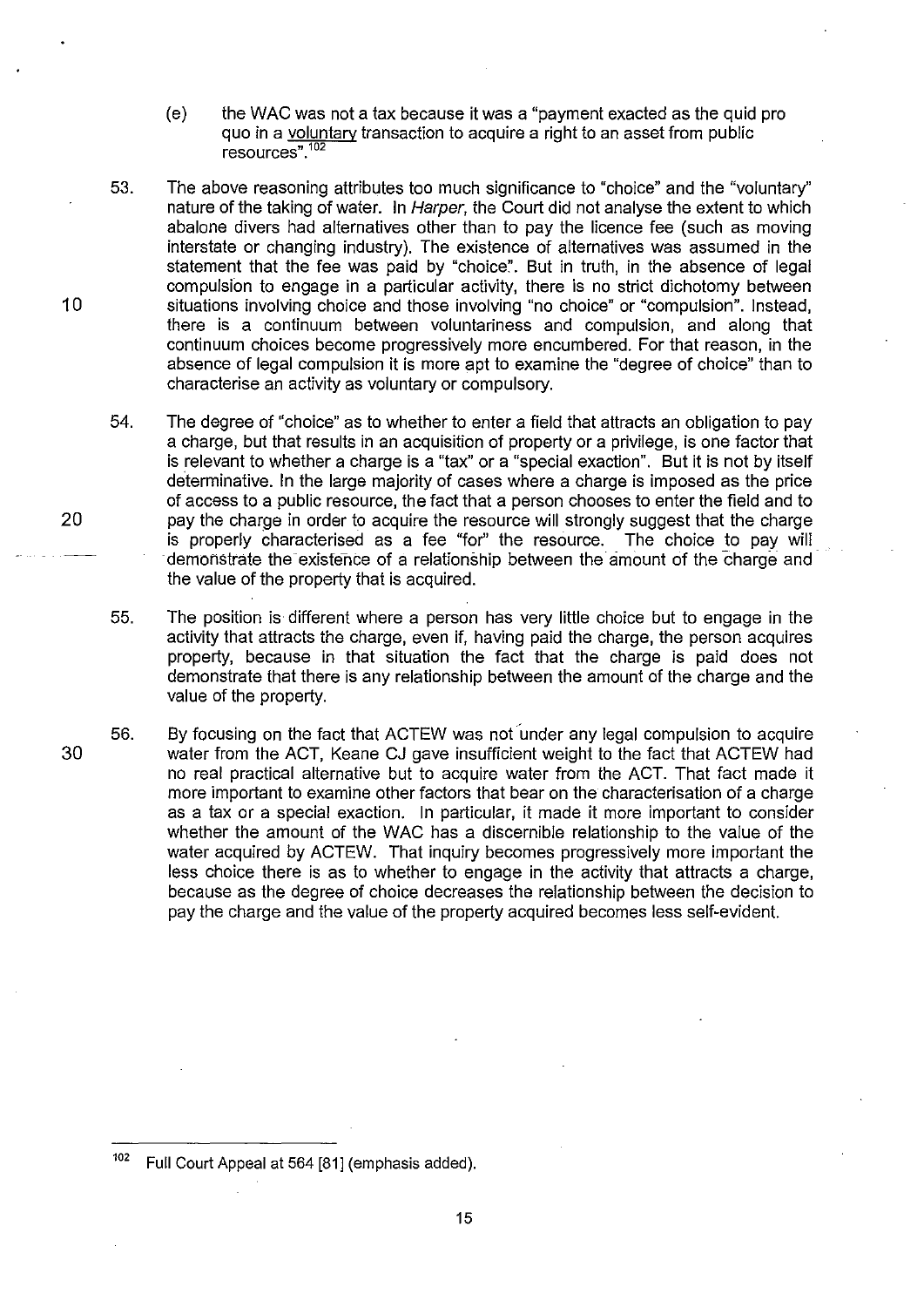#### (c) Discernible relationship

10

 $-20 -$ 

30

# 57. In Air Caledonie, the unanimous Court observed that: 103

[I]f the person required to pay the exaction is given no choice about whether or not he acquires the services and the amount of the exaction has no discernible relationship with the value of what is acquired, the circumstances may be such that the exaction is, at least to the extent that it exceeds that value, properly seen as a tax. (emphasis added)

58. This Court has generally refused to countenance any rigid approach in identifying whether a compulsory charge has the features of a tax.<sup>104</sup> Consistently with that refusal, the above passage suggests that the existence of a discernible relationship with value is one <u>factor</u> to be considered in determining whether a charge should be characterised as a "special exaction" or a tax.<sup>105</sup> The lack of a discernible relationship does not necessarily indicate that a charge is a tax, but it is a factor that supports that conclusion.<sup>106</sup> That is the correct approach.

59. In Harper, Dawson, Toohey and McHugh JJ considered that the most important circumstance that supported their conclusion that the licence fee was not a tax was "the fact that it is possible to discern a relationship between the amount paid and the value of the privilege conferred by the licence".<sup>107</sup> But it is important to examine the way their Honours applied that requirement, because in discerning a relationship between the licence fee and the value of the abalone that was acquired, their Honours:

(a) accepted that it was "significant that abalone constitute a finite but renewable resource", 108

- (b) did not draw any distinction between the three different licence fees that were in issue, despite the fact that the 1987 licence fee was set at a fixed rate per tonne of abalone taken, the 1988 licence fee related to "value" only insofar as it incorporated within it the commercial value of abalone (which it may be expected would have incorporated the very licence fees in question), and the 1989 licence fee was one of two fixed fees depending on whether the amount taken exceeded 15 tonnes. It seems that their Honours considered that each of these methods of calculation had a discernible relationship with the value of the abalone taken, even though a diver who took one tonne of abalone would have paid \$360 under the 1987 fee, but \$28,200 under the 1989 fee;
- (c) did not attribute any significance to the fact that the amount paid by Mr Harper for his licence in 1988 and 1989 was double the amount paid in 1987, while there was only a small increase in the price of abalone over that time.

*<sup>103</sup>*Air Caledonie (1988) 165 CLR 462 at 467.9.

*<sup>104</sup>*Air Caledonie (1988) 165 CLR 462 at 467.3. See also Luton v Lessels (2002) 210 CLR 333 at 352 [49] (Gaudron and Hayne JJ).

<sup>&</sup>lt;sup>105</sup> The discernible relationship criterion was similarly treated as one relevant factor (albeit an important one) in Harper (1989) 168 CLR 314 at 336.7 (Dawson, Toohey and McHugh JJ); Airservices (1999) 202 CLR 133 at 234 [298] and 239 [310], 240 [314] (McHugh J). At first instance, at [83], Buchanan J referred to the absence of a discernible relationship as rendering a charge "vulnerable" to characterisation as a tax.

<sup>106</sup> Airservices (1999) 202 CLR 133 at 240 [314] (McHugh J). See also 286 [457] (Gummow J).<br><sup>107</sup> (1080) 168 CLB 314 at 336 7

 $^{107}$  (1989) 168 CLR 314 at 336.7.<br> $^{108}$  (1080) 168 CLB 314 at 336.7.

<sup>10</sup>B (1989) 168 CLR 314 at 336.7.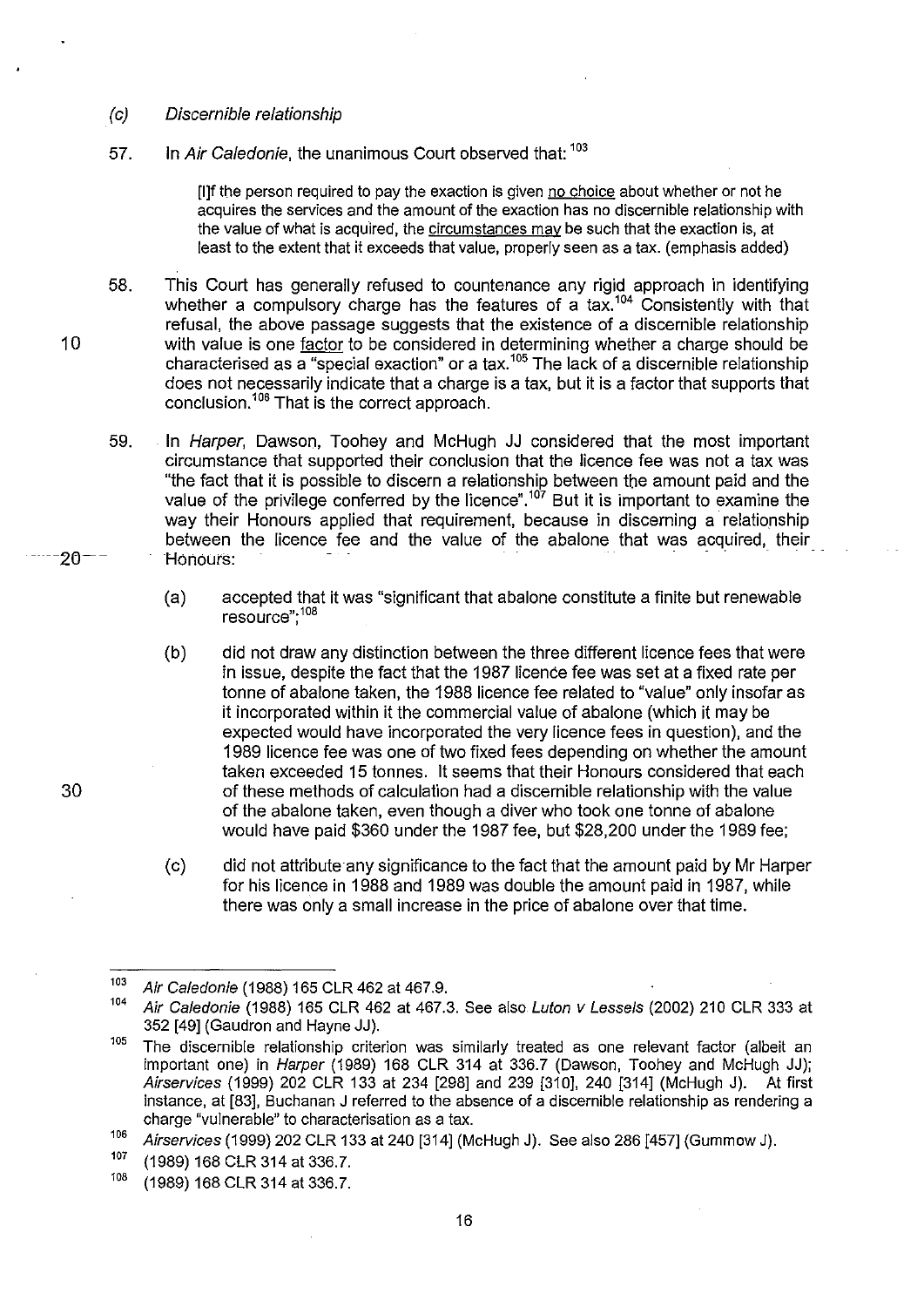- 60. The approach adopted by Dawson, Toohey and McHugh JJ suggests that, while some relationship between the amount of a charge and the value of any property that is obtained is necessary, a loose relationship will be sufficient (at least in the case of a regime designed to manage a finite but renewable public resource).
- 61. The majority in the Full Court was correct in holding that, if the discernible relationship requirement applies to fees for the acquisition or use of property, it is not demanding. The question is whether there is "no discernible relationship". As Keane CJ observed, the relationship need not be "fair" or "equitable" or "reasonable" – it need merely be "discernible".'<sup>09</sup> Similarly, Stone J noted that a "discernible" relationship is a very low threshold and "does not posit that the fee should represent good value for the return under the licence".''<sup>o</sup> The exercise of monopoly power to charge what the market will bear does not mean that the price charged ceases to have a discernible relationship to the value of what is supplied.<sup>111</sup>
- 62. QCC's argument that the WAC does not have a discernible relationship to the value of water acquired by ACTEW focuses on monopoly pricing and the contention that an "objective value" for water can be calculated as the sum of "reasonable costs, plus a reasonable rate of return".112
- 63. In the context of compulsory services, if the existence of a monopoly supplier makes it difficult to determine the value of a service, the cost of providing that service may provide a reasonable proxy for the "value" of the service.<sup>113</sup> If a fee has no discernible  $\_$ relationship to the cost of providing the relevant service, that may support an inference that the fee is a revenue raising measure, which may in turn support characterisation of the fee as a tax. <sup>114</sup>

64. By contrast, a government *may* incur no or minimal costs in granting the right to access a resource in public stewardship. While there will inevitably be costs associated with accessing the resource, those costs *may* be borne entirely by the person granted the right of access. In those circumstances, it would be inappropriate to value the right of access by reference to the "cost" of providing that right. To do so would deny governments capacity to realise the value of the resources that they own, and in so doing to manage access to resources to protect them for the benefit of the public generally. Accordingly, references to "cost" are of no assistance in deciding whether a fee has a discernible relationship with the value of any property acquired in return for the payment of that fee.

65. The WAC in issue has not been shown not to have a discernible relationship to the water acquired by ACTEW. It is fixed at a set rate per kilolitre, meaning the amount of the WAC has a direct relationship to the arnount of water that is taken. The fact that water is a finite resource strengthens the conclusion that the WAC has a discernible relationship to the value of the water taken, because the ACT has a degree of latitude in setting the price to take water in circumstances where a government may

10

20

<sup>&</sup>lt;sup>109</sup> Full Court Appeal at 565 [87]. See also *Airservices* (1999) 202 CLR 133 at 220 [245] (McHugh J).<br><sup>110</sup> Full Court Appeal at 583 [174]

 $^{110}$  Full Court Appeal at 583 [174].<br> $^{111}$  Full Court Appeal of 565 [87]

<sup>&</sup>lt;sup>111</sup> Full Court Appeal at 565 [87].

QCC's submission on the WAC (C2 of 2011) at [74].

<sup>&</sup>lt;sup>113</sup> Airservices (1999) 202 CLR 133 at 234 [298] (McHugh J). As Gummow J recognised at 282-283 [445]-[447], it may be necessary to have regard to "non-market values" in considering this characteristic.

<sup>114</sup> Airservices (1999) 202 CLR 133 at 239 [311] (McHugh J); also at 191 [136] (Gaudron J). See also General Practitioners Society v Commonwealth (1980) 145 CLR 532 at 538.4 (Barwick CJ), 562.9 (Gibbs J) and 570.8-571.1 (Aickin J). .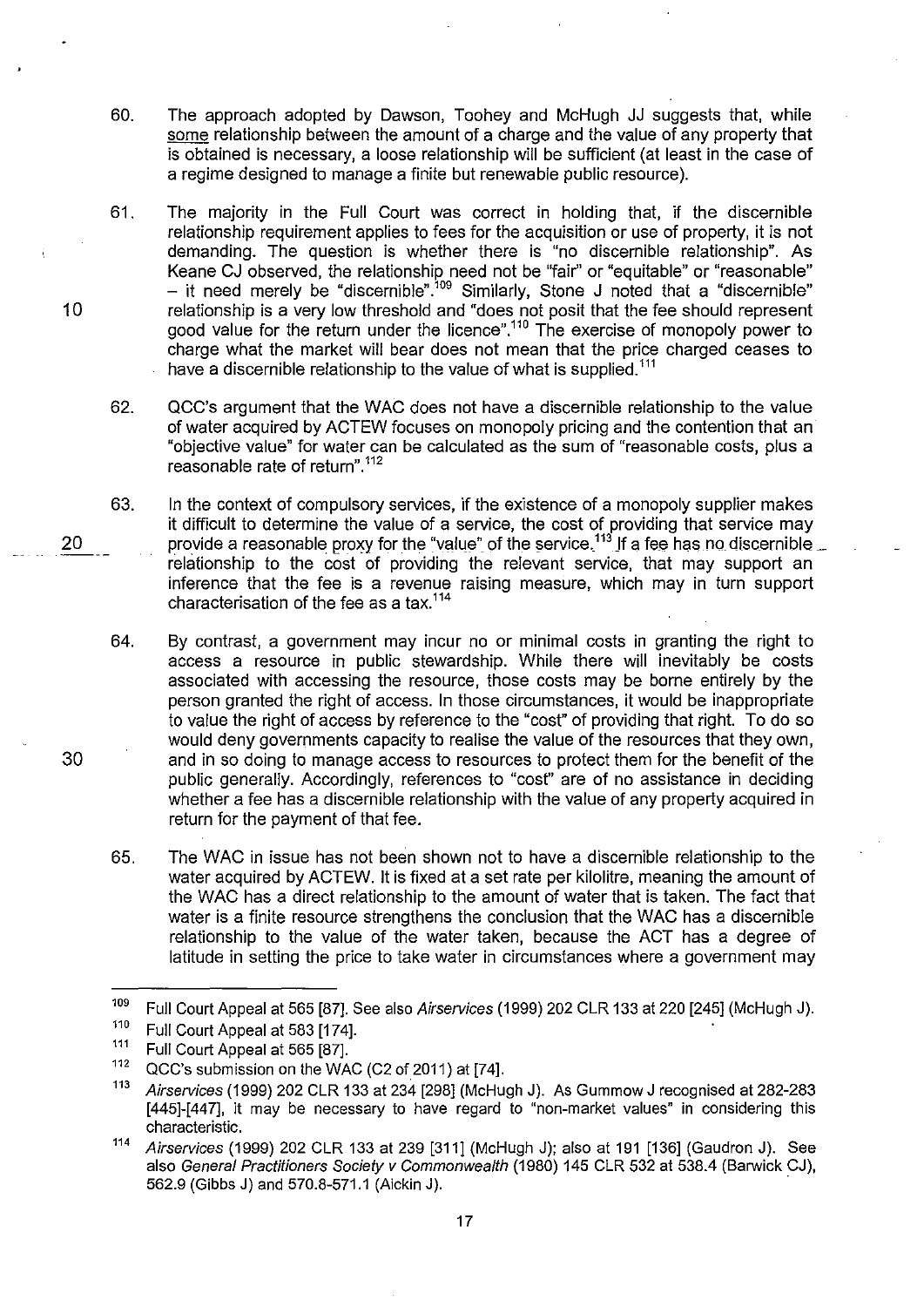legitimately choose to seek to conserve a scarce natural resource that has social and environmental value.<sup> $115$ </sup> It is conceivable that the WAC could be set at such a rate that it would bear no discernible relationship with the value of the water acquired (as ACTEW concedes<sup>116</sup>), but that has not been shown to be the case in relation to the WAC in issue in the present appeals.

- (d) The purpose of the charge
- 66. Revenue raising is not a universal determinant of taxation.<sup>117</sup> A charge may be a tax even if it is imposed to encourage persons to modify their behaviour so as to avoid the charge entirely.<sup>118</sup>
- 10 67. That is not to deny that the objective of raising revenue may be relevant in characterising a charge as a tax.<sup>119</sup> But the fact that a charge is imposed to raise revenue does not establish that the charge is a tax. That is particularly true where a charge is imposed as a fee for the acquisition or use of public property. The raising of revenue will be the inevitable consequence of requiring people who seek to profit from access to a limited resource to pay for that access, in that way providing some compensation to the public for the loss of that resource<sup>120</sup> and permitting the State to realise the economic value of the resource. If the fact that a payment raised revenue meant a charge was a tax, that would deny content to the Court's recognition in Air Caledonie that a "charge for the acquisition or use of property" should not be 20 characterised in that way.
	- (e) The consequences of failure to pay the charge
	- 68. If ACTEW fails to pay the WAC within 30 days of the day it is payable, its licence to take water may be either cancelled or suspended until the WAC is paid.<sup>121</sup> In either event, it would be an offence for ACTEW to take any water within the ACT.<sup>122</sup> The fact that ACTEW's ongoing entitlement to take water is dependent upon payment of the WAC demonstrates that there is a close connection between the payment of the WAC and the continued use of property or the right to take property. That supports the conclusion that the WAC is a fee "for" the acquisition or use of property or a privilege.
- 30 Summary
	- 69. In summary, therefore, whilst the WAC has the positive characteristics of a tax, an analysis of the relevant factors indicates it is a special exaction that should not be so characterised. The key factors are that it is a fee for the acquisition or use of property

<sup>&</sup>lt;sup>115</sup> See ACTEW's submissions on the WAC (C2 of 2011) at [33] to [36]. See also ICM Agriculture v Commonwealth (2009) 240 CLR 140 at 182 [90] (Hayne, Kiefel and Bell JJ).

<sup>&</sup>lt;sup>116</sup> See ACTEW's submissions on the WAC (C2 of 2011) at [36]. Cf the ACT's submissions on the WAC (C2 of 2011) at [49J.

<sup>117</sup> Airservices (1999) 202 CLR 133 at 178 [91] (Gleeson CJ and Kirby J), 261 [374] (Gummow J).

Northern Suburbs General Cemetery Reserve Trust v Commonwealth (1993) 176 CLR 555 at 569.5 (Mason CJ, Deane, Tohhey and Gaudron JJ). To the same effect see 589.1 (Dawson J). See also Radio Corporation Pty Ltd v Commonwealth (1938) 59 CLR 170 at 179-180 (Latham CJ); Fairfax v Federal Commissioner of Taxation (1965) 114 CLR 1 at 13.5 (Kitlo J), 18.7 (Windeyer J).

 $119$  Airservices (1999) 202 CLR 133 at 178 [91] (Gleeson CJ and Kirby J), 239 [311] (McHugh J); see also Luton v Lessels (2002) 210 CLR 333 at 343 [13] (Gleeson CJ).

 $^{120}$  Harper (1989) 168 CLR 314 at 332.5 (Brennan J).

<sup>&</sup>lt;sup>121</sup> 1998 Act s 72; 2007 Act s 106.

<sup>1998</sup> Act s 33(1); 2007 Act ss 28, 77A.